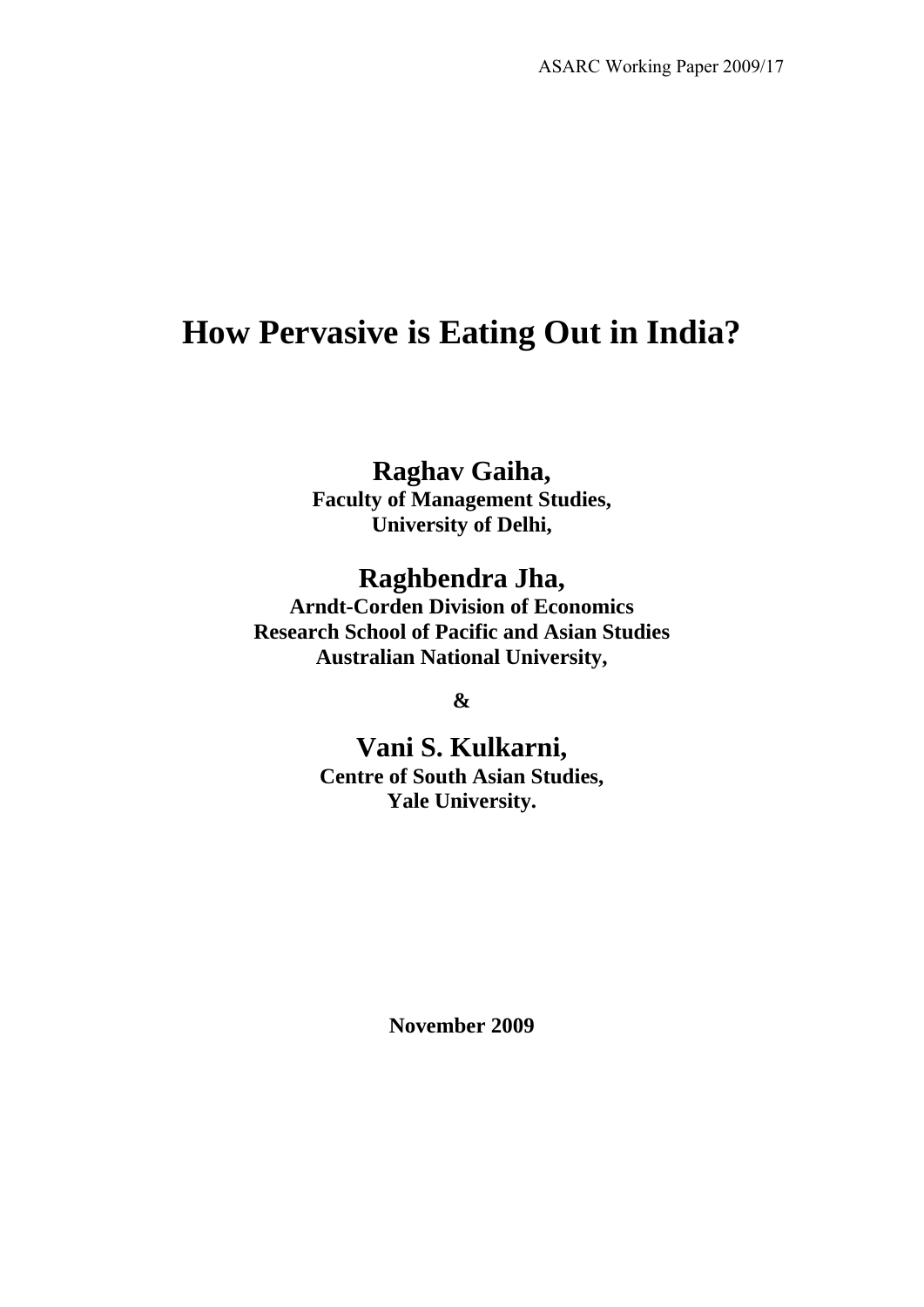# **How Pervasive is Eating Out in India?**

### **Abstract**

A key feature of the economic transformation has been the change in the nature of the Indian diet. As global markets integrate and communication becomes better, diet transitions are unavoidable. There is a move away from inferior to superior foods and a substitution of traditional staples by primary food products that are more prevalent in western diets. These shifts are reflected in higher consumption of proteins, sugars, fats and vegetables. As part of this dietary transition, our analysis focuses on the pervasiveness of eating out. The analysis, based on a rich household survey for 2005, conducted jointly by University of Maryland and National Council of Applied Economic Research, broadly confirms the important role of urbanisation, demographic changes, expansion of middle class and its growing affluence in eating out, or, more generally, consumption of snacks, precooked meals and beverages. To the extent that even more deprived sections-not just in metros but also in rural areasare not immune to these evolving dietary patterns, and, given their limited access to medical care and dietary awareness, the health outcomes may well be grim.

Key words: Urbanisation, affluence, diets, eating out, health, mortality. JEL Classification Codes: D12, N35, P46, Q18,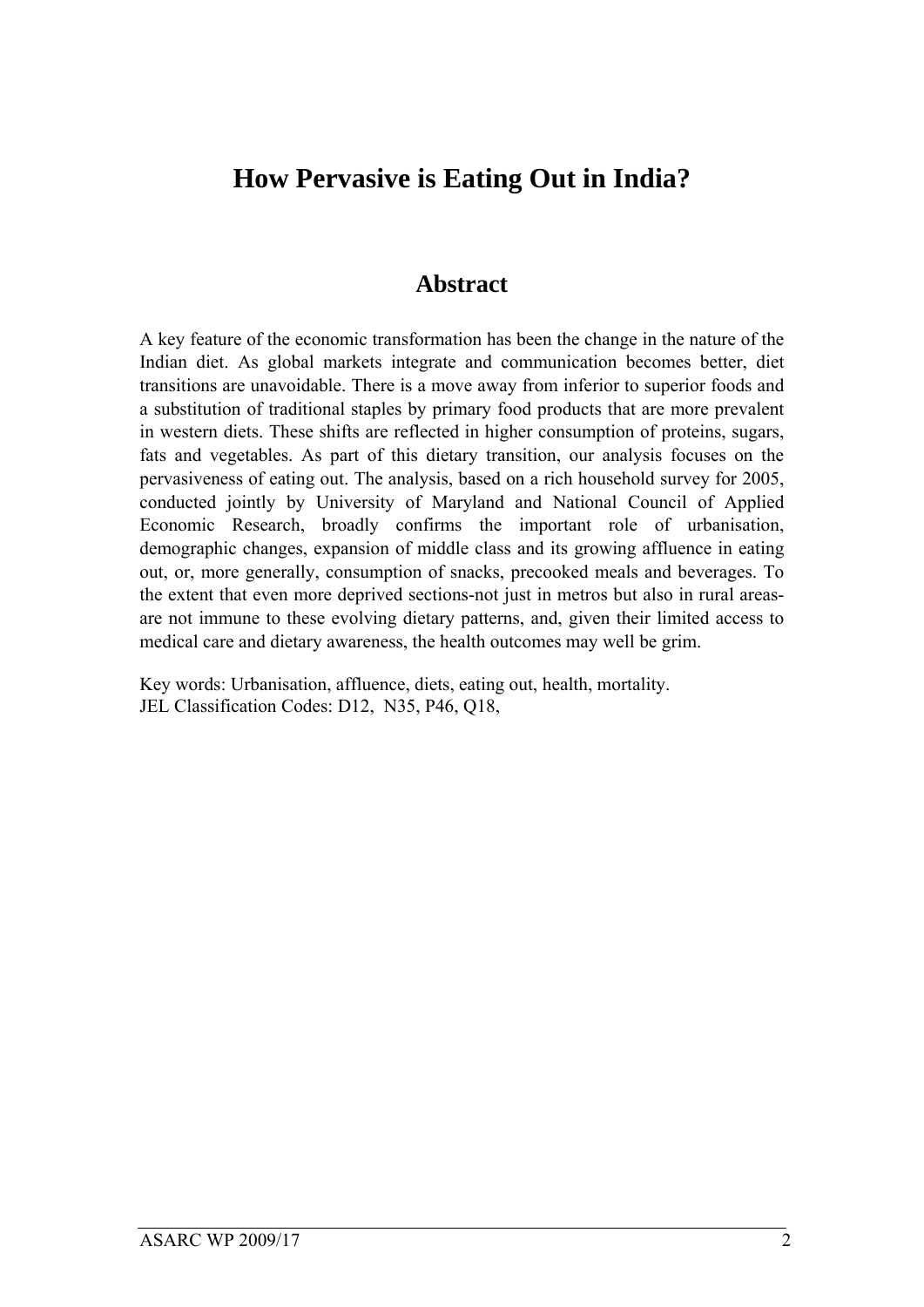### **How Pervasive is Eating Out in India?1**

#### **Dietary Transition**

India is undergoing a rapid economic and demographic transformation. Since 1980 average living standards have experienced a sustained and rapid rise. The gross domestic product per capita rose by 230 per cent — a trend rate of 4 per cent annually. Poverty declined at an annual rate of 0.88 per cent during 1983–94 and at a slightly lower rate of 0.77 per cent during 1993–05. Life expectancy has risen from 54 years to 69 years while the (crude) birth rate has fallen from 34 to 22 over the period 1980–2008. Rapid economic growth has been accompanied by rising urbanisation. Between 1980–2000, the share of the urban population rose from 23 per cent to 28 per cent. By 2030, it is likely to be as high as 41 per cent.

The growth momentum was accelerated by wide ranging domestic and external liberalisation of the Indian economy in the 1990s. A key feature of the economic transformation has been the change in the nature of the Indian diet. As the global markets integrate and communication becomes better, diet transitions are unavoidable. There is a move away from inferior to superior foods and a substitution of traditional staples by primary food products that are more prevalent in western diets. These shifts are reflected in higher consumption of proteins, sugars, fats and vegetables.

Some of the underlying factors include expansion of the middle class, higher female participation, emergence of nuclear two-income families, a sharp age-divide in food preferences, with younger age-groups more susceptible to new foods advertised in the media, and a rapid growth of super markets and fast-food outlets.

Some dietary changes observed since the 1980s (based on FAOSTAT<sup>2</sup>) ) are delineated below:

- During the 1980s, consumption of both animal and vegetable products rose sharply.
- Among animal products, the largest proportional increase was in the consumption of milk.
- Among vegetable products, there were large increases in rice, pulses, wheat, spices and oils.

<sup>&</sup>lt;u>.</u> <sup>1</sup> The computations were carried out competently by Raj Bhatia. We are grateful to Sonal Desai for clarifying a number of issues relating to the sample design and variables used in the household survey carried out jointly by University of Maryland and National Council of Applied Economic Research; and Ajay Mahal and A. V. Subramanian for sharing their research. We are especially grateful to Lawrence Haddad for his constructive advice in the initial stage, and Anil Deolalikar for his valuable help in econometric estimation. A. Venkatraman offered useful advice on the epidemiological transition in India. This study was funded by the British Government, under the Foresight Global Food and Farming Futures Project. The views expressed are, however, the sole responsibility of the authors. 2

 $2$  For details, see Pingali and Khwaja (2004), and Pingali (2007). For a more recent analysis, based on several rounds of the NSS household surveys, pointing to a downward shift of the calorie Engle consumption curve, see Deaton and Dreze (2009). Their conjecture that a major explanatory factor is improvement in social epidemiology of disease, easier access to drinking water, and transportation facilities is subject to rigorous validation. A related study focusing on nutrition-poverty link is Mahal and Karan (2008). For an alternative view emphasizing nutrition-poverty traps, see Jha et al. (2009).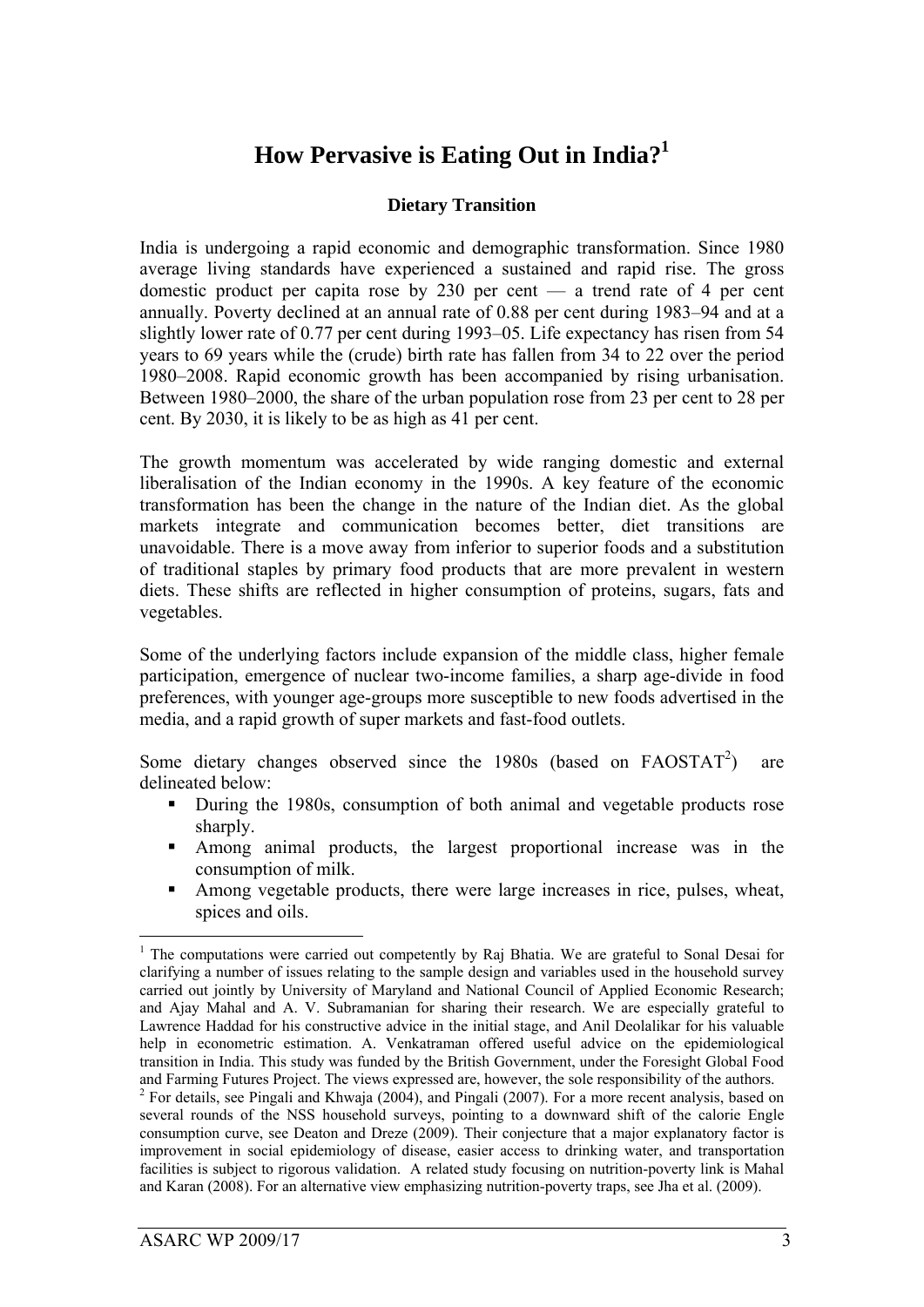During the 1990s, the pattern of food consumption changed significantly.

- There was a marked increase in the consumption of animal products especially animal fats — but a relatively modest increase in that of vegetable products.
- Among the latter, there were large increases in the consumption of wheat, starchy roots, vegetable oils, sugar and sweeteners, and fruits while that of rice, pulses and other cereals declined.
- Among the starchy roots, potato recorded a sharp increase given its salience in energy-dense food products (e.g. fries and potato chips).
- Use of wheat has changed too, as there is a move away from the traditional *chapatti* to more commercialised and westernised bread products.

The health implications of the dietary transition are not clear-cut. A more varied and nutritionally balanced diet and higher levels of food hygiene are associated with better health. But there is a trade-off as more energy-dense foods are linked to a higher incidence of diet-related non-communicable diseases or NCDs (e.g. diabetes, coronary heart disease and certain types of cancer).<sup>3</sup> Although India lags behind other developing countries in the epidemiological transition — decline in infectious disease mortality compensated for increasingly by higher mortality from chronic degenerative  $NCDs$  — there is some evidence of this transition taking place.<sup>4</sup> The estimated deaths from NCDs are projected to rise from 3.78 million in 1990 (40.46 per cent of all deaths) to 7.63 million in 2020 (66.70 per cent of all deaths).<sup>5</sup> Worse, many of these deaths occur at relatively early ages. About a quarter of the deaths occurred in the 35 to 64 age-group in urban areas.

#### **Data**

From this perspective, we report our findings on eating out, based on an analysis of a nationwide household survey, *India Human Development Survey 2005 (IHDS)*, conducted jointly by University of Maryland and National Council of Applied Economic Research (NCAER).

IHDS covers over 41000 households residing in rural and urban areas, selected from 33 states.<sup>6</sup> The sample comprises 384 districts out of a total of 593 identified in 2001 census. Villages and urban blocks constituted the primary sampling unit from which households were selected.

The rural sample contains about half the households that were interviewed initially by NCAER in 1993–94 in a survey entitled Human Development Profile of India-HDPIand the other half of the sample households was drawn from both districts surveyed in HDPI as well as from districts located in the states and union territories not covered in HDPI. The original HDIP was a random sample of 33,230 households, located in 16 major states, 195 districts and 1765 villages. In states where the 1993–94 survey was

1

<sup>&</sup>lt;sup>3</sup> For an admirably lucid exposition of growth of supermarkets and fast food outlets, and shifts in dietary patterns, see Timmer (2009).

<sup>4</sup> For an important contribution, see Popkin et al. (2001).

<sup>&</sup>lt;sup>5</sup> Cited in Reddy et al. (2005). For a more recent assessment, see Mahal et al. (2009).

<sup>6</sup> This is a summary of the material provided by Sonal Desai.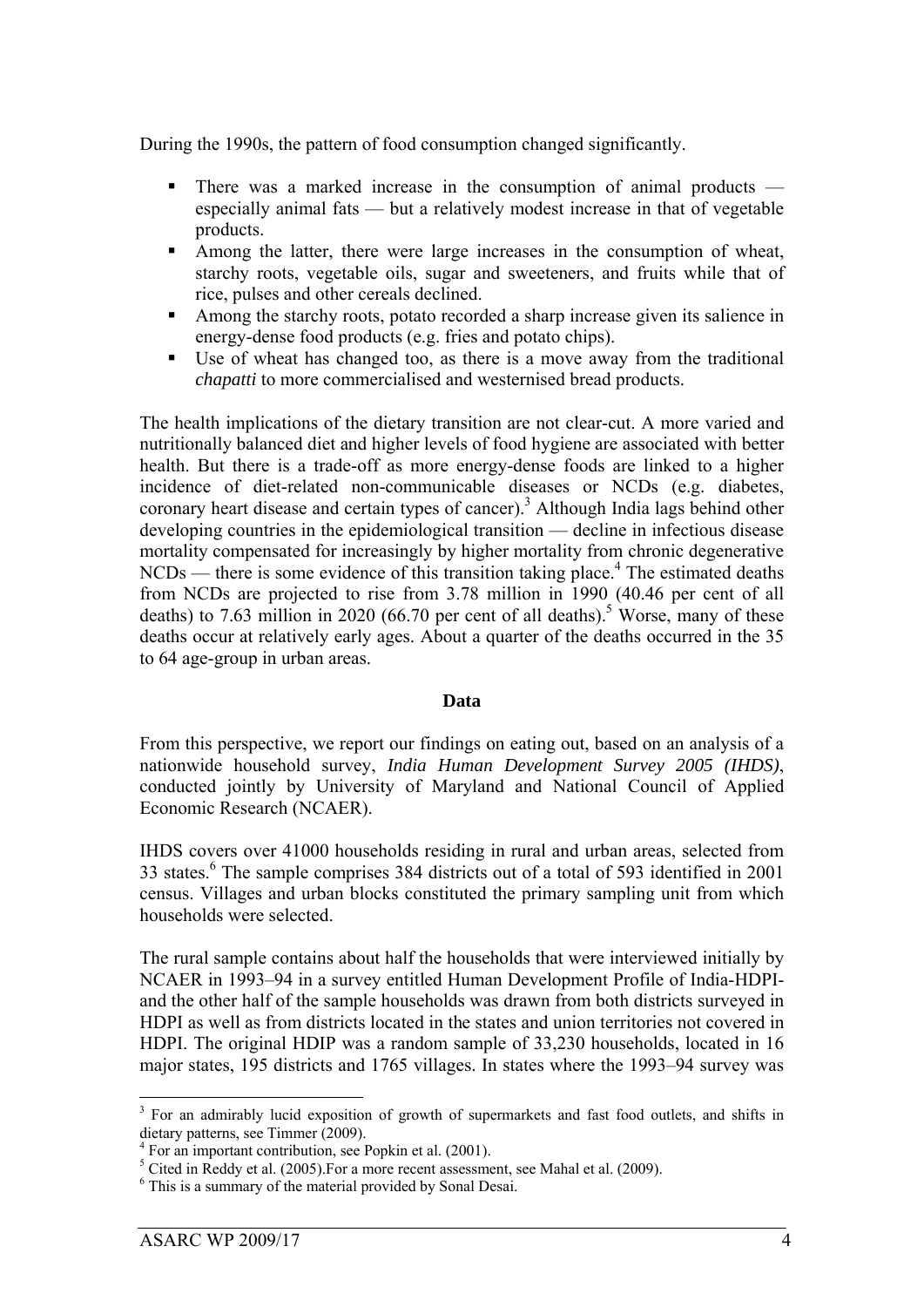conducted and recontact details were available, 13593 households were randomly selected for reinterview in 2005. About 82 per cent of the households were contactable for reinterview resulting in a resurvey of 11,153 original households as well as 2,440 households which had separated from the original households but were still living in the same village.

In each district where reinterviews were conducted, two fresh villages were randomly selected using a probability proportional to size technique. In each village, 20 randomly selected households were selected.

Additionally, 3,993 households were randomly selected from the states where the 1993–94 survey was not conducted, or where recontact information was not available.

In order to draw a random sample of urban households, all urban areas in a state were listed in the order of their size with number of blocks drawn from each urban area allocated based on probability proportional to size. After determining the number of blocks, the enumeration blocks were selected randomly. From these enumeration blocks (of about 150—200 households), a complete household listing was obtained and a sample of 15 households was selected per block.

Comparison of IHDS data with the National Sample Survey or NSS (2004–05), National Family Health Survey III (2005–06) and Census (2001) confirms the robustness of IHDS data. For example, IHDS sample distribution on urban residence, caste and religion is remarkably similar to NSS and NFHS-III, although all three surveys (IHDS, NSS and NFHS) have higher proportions of households claiming Scheduled Caste status than enumerated in Census (2001).

#### **Cross-Tabulations**

Our focus is on the socio-economic status of households eating out, and their spatial distribution. The latter disaggregates household locations into rural and urban areas, and urban slums. A further disaggregation separates 6 metros from the rest. Eating out refers to meals or snacks served in restaurants, roadside eating places, tea and snack shops, and food vendors. Three sets of cross-tabulations are given below: the first focuses on location (rural, urban, urban slums, metros); the second on socio-economic characteristics of those eating out; and the third on amounts spent.

#### *(a) Location*

Tables 1 and 2 give the distribution of households eating out by location. In these and subsequent tables, two different types of locational classification are used: the first distinguishes metros, non-metro urban and (non-metro) rural areas; and the second distinguishes rural, urban and urban slums. As illustrated below, eating out is not just a feature of metros or urban areas but also of urban slums and rural areas. Admittedly, although it is less pervasive in urban slums and rural areas, it is non-negligible. Nor is eating out a feature of affluent households only, as it is not uncommon among the poor and other deprived sections.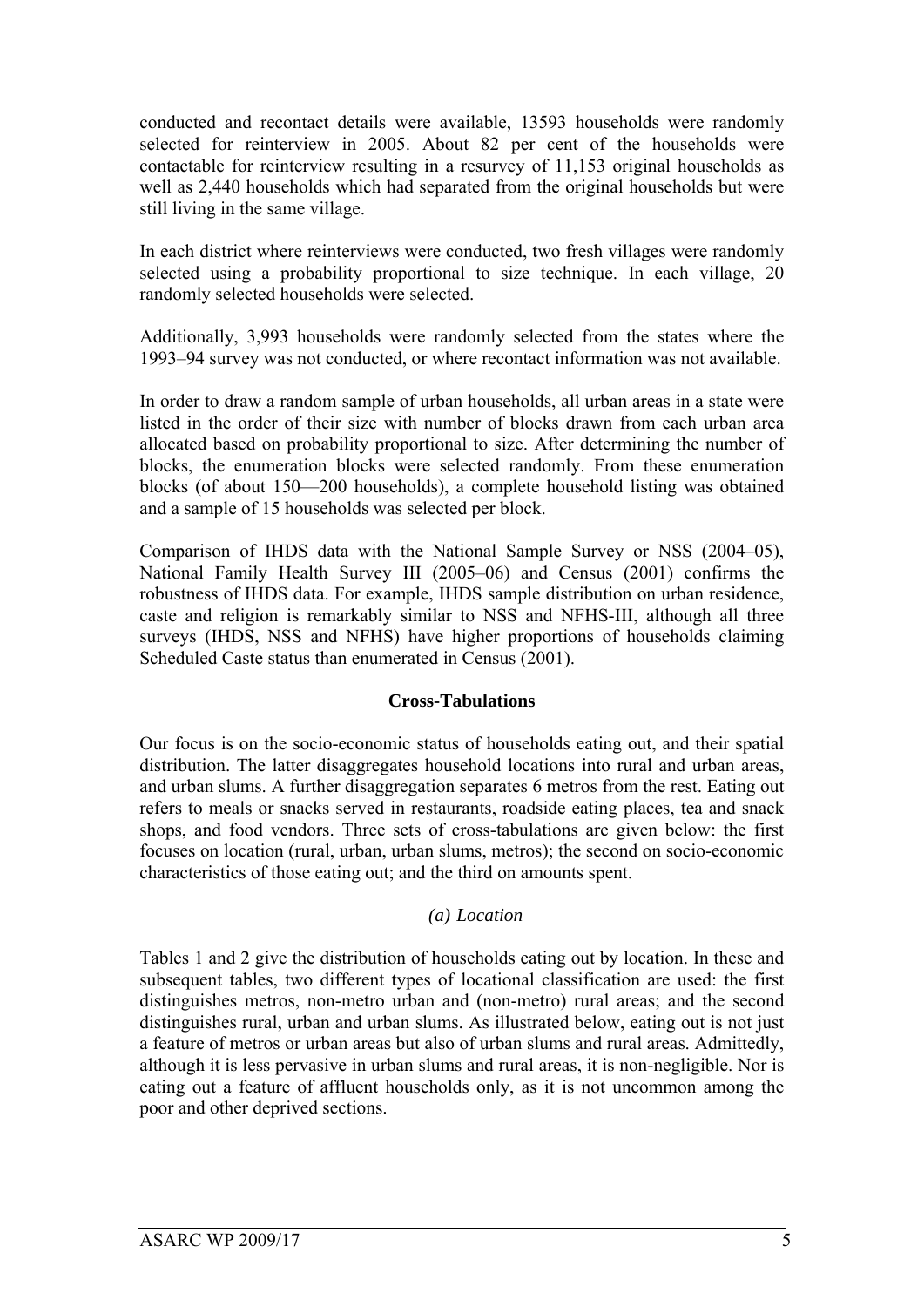| Location        | <b>Whether Ate Out?</b><br>No.<br>Total<br>Yes<br>(percentage) |         |         |  |
|-----------------|----------------------------------------------------------------|---------|---------|--|
| Non-metro Rural | 74.67                                                          | 25.33   | 100     |  |
|                 | (65.40)                                                        | (56.67) | (62.94) |  |
| Metro           | 65.54                                                          | 34.46   | 100     |  |
|                 | (9.08)                                                         | (12.19) | (9.95)  |  |
| Non-Metro Urban | 67.67                                                          | 32.33   | 100     |  |
|                 | (25.52)                                                        | (31.14) | (27.10) |  |
| Total           | 71.86                                                          | 28.14   | 100     |  |
|                 | (100)                                                          | (100)   | (100)   |  |

**Table 1 Distribution of Households Eating Out by Location<sup>7</sup>**

The proportion of households eating out is well above one quarter. The highest proportion is found in the six metros, followed by non-metro urban, and rural area.<sup>8</sup> The differences, however, are small. The differences among the metros are large, with over three-fourths of the households in Bangalore eating out, followed by Chennai, and then Mumbai. At the other extreme are Kolkatta (20.13 per cent) and Delhi (about 25 per cent). Another locational classification further corroborates the pervasiveness of eating out. Somewhat surprisingly, the proportion of households eating out was highest in urban slums (45.9 per cent), followed by urban areas (35.2 per cent) and then rural areas (27.29 per cent).

| Metro     | Whether Ate Out?<br><b>No</b><br>Total<br>Yes<br>(Percentage) |                  |         |  |  |
|-----------|---------------------------------------------------------------|------------------|---------|--|--|
| Mumbai    | 61.88<br>(18.31)                                              | 38.12<br>(22.55) |         |  |  |
| Delhi     | 75.11                                                         | 24.89            | 100     |  |  |
|           | (21.06)                                                       | (13.95)          | (18.68) |  |  |
| Kolkata   | 79.87                                                         | 20.13            | 100     |  |  |
|           | (38.04)                                                       | (19.16)          | (31.74) |  |  |
| Chennai   | 47.84                                                         | 52.16            | 100     |  |  |
|           | (8.17)                                                        | (17.81)          | (11.39) |  |  |
| Bangalore | 24.17                                                         | 75.83            | 100     |  |  |
|           | (1.90)                                                        | (11.93)          | (5.25)  |  |  |
| Hyderabad | 63.18                                                         | 36.82            | 100     |  |  |
|           | (12.52)                                                       | (14.59)          | (13.21) |  |  |
| Total     | 66.66                                                         | 33.34            | 100     |  |  |
|           | (100)                                                         | (100)            | (100)   |  |  |

**Table 2 Distribution of Households Eating Out in Metros** 

1

 $<sup>7</sup>$  Figures in parenthesis indicate percentage of total respondents in that category. Thus, 65.40 % of all</sup> households that did not eat out lived in non-metro rural areas.

<sup>&</sup>lt;sup>8</sup> The six metros are Bangalore, Kolkatta, Chennai, Delhi, Mumbai and Hyderabad.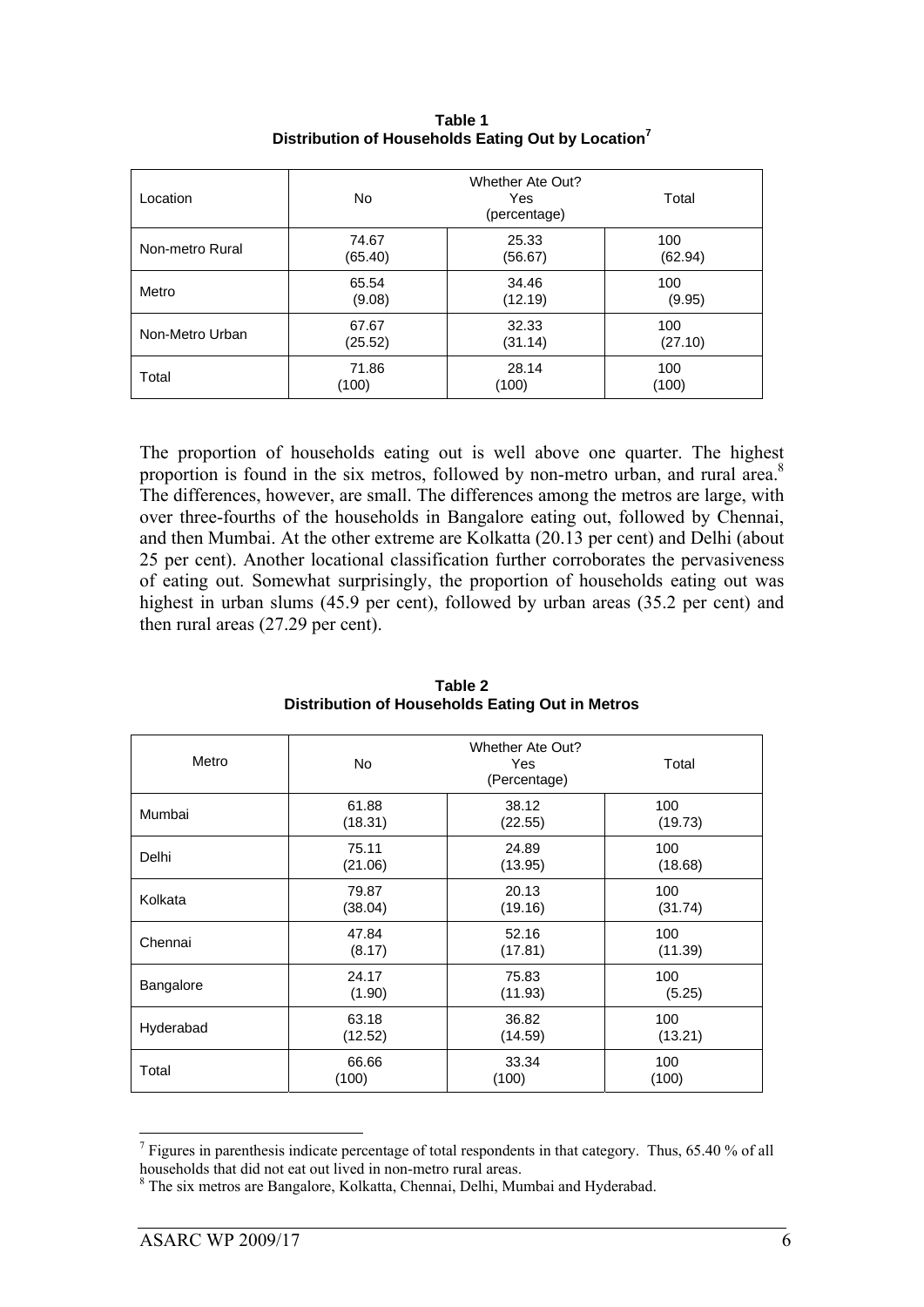As economic deprivation is highest among the STs, followed by the SCs and then OBCs, the cross-classification of households affiliated to these groups by whether they ate out is revealing.<sup>9</sup> The proportion eating out was highest among the STs, followed by the OBCs and then Others. So the convenience and cheapness of eating out are presumably inducing relatively deprived households and/or those living in deprived areas to turn to this option in large numbers. As may be noted from subsequent cross-tabulations of eating out by poverty status, we find some striking differences<sup>10</sup>. In the metros, the proportion of non-poor eating out is more than five times higher than that of poor (36.73 per cent and 7.38 per cent, respectively). So clearly the relatively affluent display a stronger propensity to eat out. However, while it is not surprising that the proportion of non-poor eating out in non-metros is markedly lower (31.30 per cent), that of poor is higher (13.84 per cent). As we are unable to probe the quality and price differences, these may be key to the narrower gap between proportions of non-poor and poor eating out in non-metros.

| Caste                | Whether Ate Out?<br>No.<br>Total<br>Yes<br>(percentage) |                |         |  |
|----------------------|---------------------------------------------------------|----------------|---------|--|
| Scheduled Caste (SC) | 75.57<br>(22.14)                                        | 100<br>(20.61) |         |  |
| Scheduled Tribe      | 71.46                                                   | 28.54          | 100     |  |
| (ST)                 | (7.39)                                                  | (7.0)          | (7.28)  |  |
| Other Backward       | 68.22                                                   | 31.78          | 100     |  |
| Castes (OBC)         | (34.97)                                                 | (38.61)        | (36.06) |  |
| <b>Others</b>        | 69.26                                                   | 30.74          | 100     |  |
|                      | (35.50)                                                 | (37.39)        | (36.05) |  |
| Total                | 70.35                                                   | 29.65          | 100     |  |
|                      | (100)                                                   | (100)          | (100)   |  |

**Table 3 Distribution of Households Eating Out by Caste** 

Whether the decision to eat out is linked to the family type — nuclear or joint — is sought to be captured in the cross-tabulation in Table  $4<sup>11</sup>$  About 28 per cent of nuclear families ate out as compared with a slightly higher share of joint families. The corresponding proportion of the residual group was considerably lower (over 19 per cent). Among those who ate out, more than 50 per cent belonged to nuclear families and a little under half to joint families. If joint families displayed a stronger propensity to eat out, it could be in part a manifestation of diverse living arrangements (e.g. some relatives may simply live under the same roof but may not share meals).

1

<sup>&</sup>lt;sup>9</sup> For details, see Gaiha et al. (2008).

<sup>&</sup>lt;sup>10</sup> The poverty line used is the official poverty line in terms of monthly per capita expenditure. For details, see Himanshu (2007).

 $11$  A nuclear family is one that includes a married couple, with or without both spouses living together, and their children, if any. A joint family includes other relatives. Other cases (e.g. a widow/widower or a separated spouse living alone) are combined in the residual group.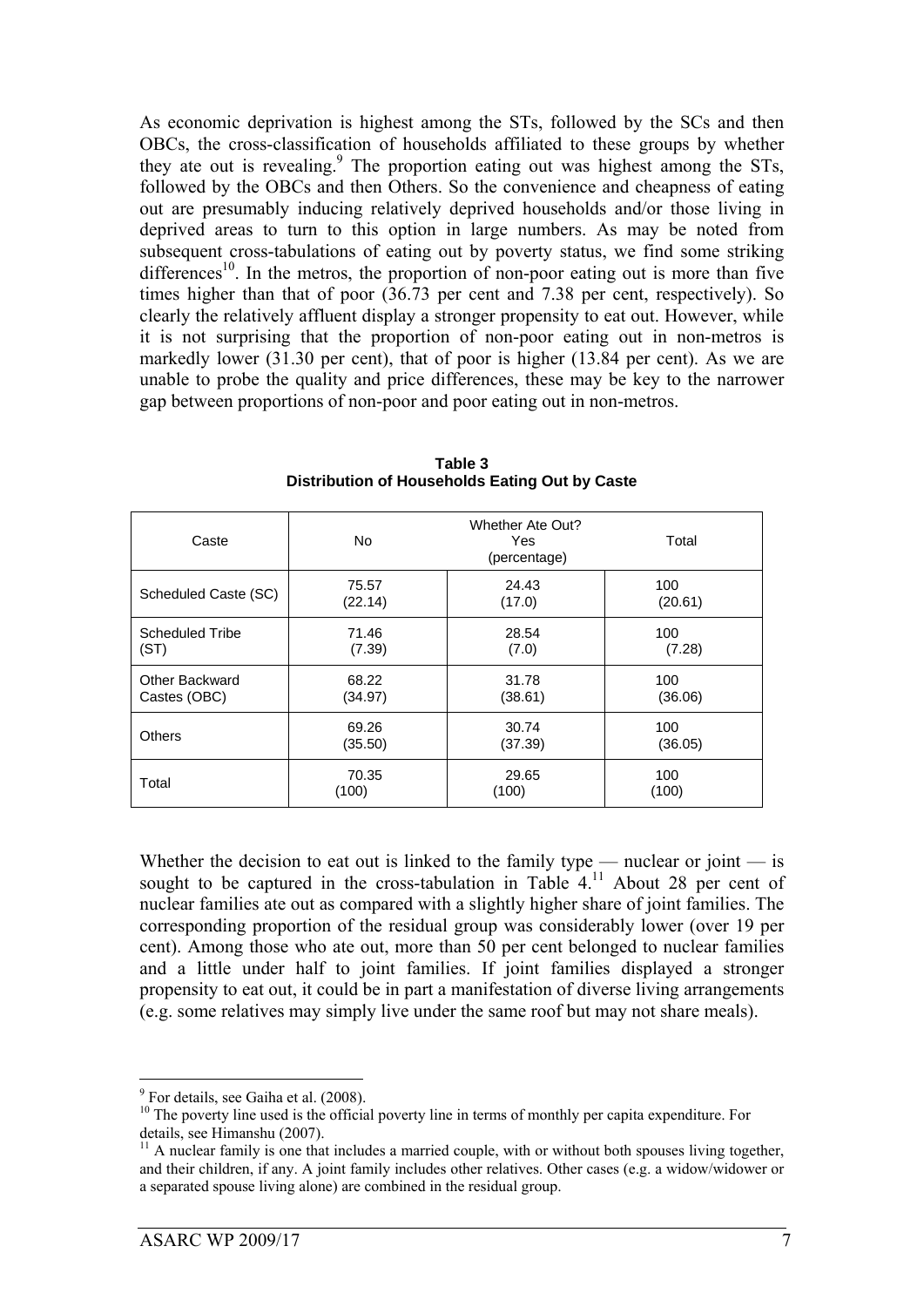| Family Type | Whether Ate Out?<br>No.<br>Total<br>Yes<br>(percentage) |         |         |  |  |
|-------------|---------------------------------------------------------|---------|---------|--|--|
| Nuclear     | 72.16                                                   | 27.84   | 100     |  |  |
|             | (53.03)                                                 | (52.43) | (52.86) |  |  |
| Joint       | 69.88                                                   | 30.12   | 100     |  |  |
|             | (38.17)                                                 | (42.16) | (39.29) |  |  |
| Other       | 80.63                                                   | 19.37   | 100     |  |  |
|             | (8.81)                                                  | (5.42)  | (7.86)  |  |  |
| Total       | 71.93                                                   | 28.07   | 100     |  |  |
|             | (100)                                                   | (100)   | (100)   |  |  |

**Table 4 Distribution of Households Eating Out by Family Type** 

Let us now turn to cross-tabulations of expenditure on eating out and socio-economic status of households.

In Table 5, a cross-tabulation of eating out (monthly) expenditure by monthly (household) per capita expenditure is given. Note that the poverty cut-off point for the major states lie in the monthly per capita expenditure range — Rs 300–500. So those in the lower range may be described as acutely or extremely poor while those in the range >Rs 1000 as relatively affluent. To contrast these results with those from the sample of households living in the metros, a cross-tabulation for the latter is given in Table 6.

| Eating Out<br>(Rs) | $300$   | $300 - 500$ | 500-1000 | >1000   | Total   |
|--------------------|---------|-------------|----------|---------|---------|
| None               | 12.82   | 28.71       | 38.40    | 20.07   | 100     |
|                    | (87.52) | (79.19)     | (68.20)  | (57.44) | (70.35) |
| $1 - 99$           | 8.57    | 27.55       | 44.84    | 19.03   | 100     |
|                    | (10.37) | (13.47)     | (14.12)  | (9.66)  | (12.47) |
| 100-199            | 2.24    | 16.87       | 49.04    | 31.85   | 100     |
|                    | (1.85)  | (5.61)      | (10.50)  | (10.99) | (8.48)  |
| 200-499            | 0.39    | 6.18        | 37.71    | 55.72   | 100     |
|                    | (0.25)  | (1.59)      | (6.25)   | (14.89) | (6.57)  |
| >500               | 0.10    | 1.69        | 17.14    | 81.08   | 100     |
|                    | (0.02)  | (0.14)      | (0.92)   | (7.03)  | (2.13)  |
| Total              | 10.30   | 25.51       | 39.61    | 24.58   | 100     |
|                    | (100)   | (100)       | (100)    | (100)   | (100)   |

**Table 5 Distribution of Household Expenditure on Eating Out by monthly per capita expenditure (MPCE)(Rs)**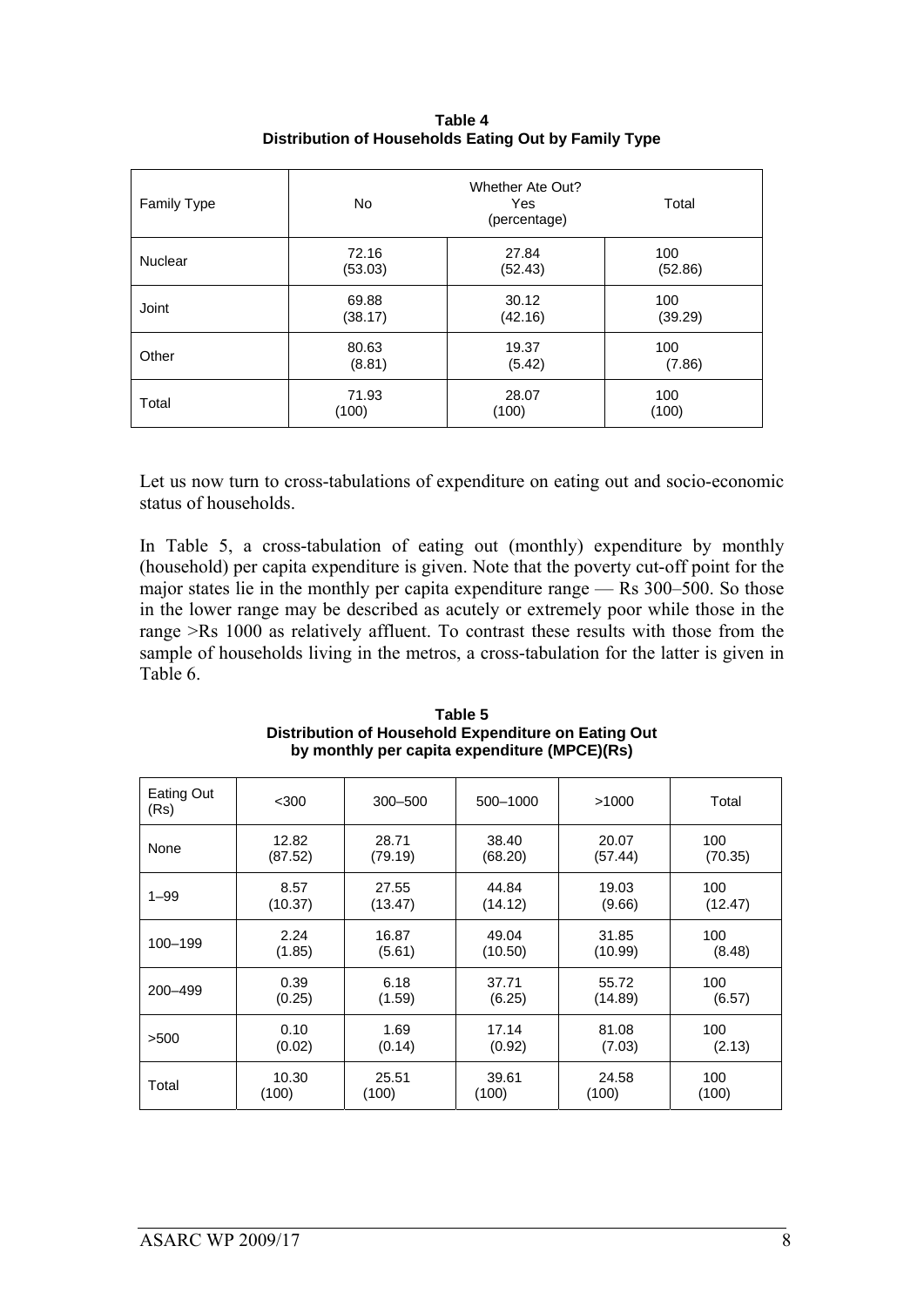One striking feature is that the proportion of households eating out rises among the three lowest expenditure ranges and then falls sharply in the highest range (>Rs 1000). Another striking result is that amounts spent vary in a somewhat complex fashion. If we consider those in extreme or moderate poverty (i.e. the first two monthly expenditure ranges), small or moderately high fractions of households spending small amounts on eating out fall sharply. In the intermediate range of monthly expenditure (Rs 500–1000), the proportions spending small to moderate amounts is higher and a non-negligible proportion spends more than moderate amounts on eating out. In the highest expenditure range or among the relatively affluent (i.e. with a monthly per capita expenditure>Rs 1000), there is a clear progression of proportions spending larger amounts on eating out except in the highest range of eating out expenditure (>Rs 500). But even in this cell, the share of the relatively affluent is non-negligible (about 7 per cent). So the upshot is that relatively affluent are more likely to eat out, as also to spend larger amounts.

| in Metros          |         |         |          |         |         |
|--------------------|---------|---------|----------|---------|---------|
| Eating Out<br>(Rs) | $<$ 300 | 300-500 | 500-1000 | >1000   | Total   |
| None               | 3.91    | 17.93   | 43.62    | 34.54   | 100     |
|                    | (95.12) | (86.24) | (71.75)  | (53.70) | (66.66) |
| $1 - 99$           | 1.65    | 13.35   | 45.47    | 39.53   | 100     |
|                    | (4.18)  | (6.66)  | (7.76)   | (6.38)  | (6.91)  |
| 100-199            | 0.18    | 6.64    | 51.55    | 41.63   | 100     |
|                    | (0.71)  | (5.09)  | (13.51)  | (0.31)  | (10.62) |
| 200-499            | 0.0     | 2.66    | 24.58    | 72.77   | 100     |
|                    | (0.0)   | (2.01)  | (6.37)   | (17.81) | (10.50) |
| >500               | 0.0     | 0.0     | 4.72     | 95.28   | 100     |
|                    | (0.0)   | (0.0)   | (0.62)   | (11.79) | (5.31)  |
| Total              | 2.74    | 13.86   | 40.53    | 42.87   | 100     |
|                    | (100)   | (100)   | (100)    | (100)   | (100)   |

**Table 6 Distribution of Household Expenditure on Eating Out by monthly per capita expenditure (MPCE)(Rs)** 

This comes out more sharply in the sub-sample for the metros in Table 6. Among the relatively affluent, for example, the proportion spending larger amounts on eating out rises from over 6 per cent to about 18 per cent but falls to about 12 per cent in the highest eating out expenditure range (i.e.  $>$ Rs 500).

To avoid cluttering the text, and to throw more light on the differences between the poor and non-poor, let us first consider the sub-sample for the metros in Table 7. While the proportion spending larger amounts on eating out decreases sharply among the poor, there is a progression among the non-poor except in the highest range of eating out expenditure. In the non-metro sub-sample, however, while the proportion of poor spending larger amounts drops sharply, it also falls among the non-poor but more slowly.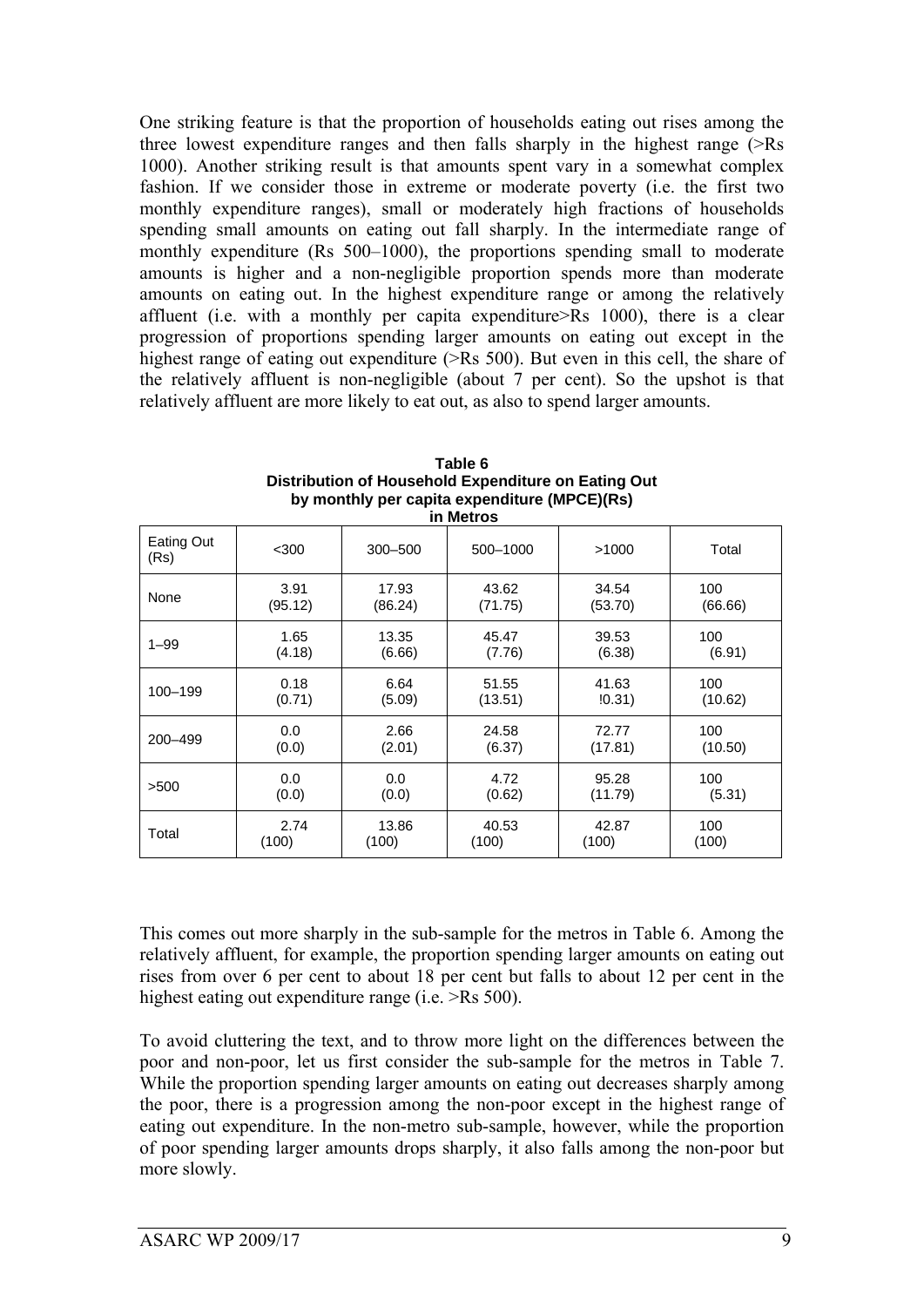As monthly per capita expenditure is only a proxy for the standard of living, it is worthwhile to examine linkages between eating out and castes — some of which are highly poverty prone. Two cross-tabulations are given below: one for the sub-sample for the metros and another for the non-metros. Two remarks are in order.

| Eating Out (Rs) | Non-Poor | Poor    | Total   |
|-----------------|----------|---------|---------|
| None            | 83.96    | 16.04   | 100     |
|                 | (63.27)  | (92.62) | (66.66) |
| $1 - 99$        | 92.22    | 7.78    | 100     |
|                 | (7.21)   | (4.66)  | (6.91)  |
| 100-199         | 98.27    | 1.73    | 100     |
|                 | (11.80)  | (1.59)  | (10.62) |
| 200-499         | 99.08    | 0.92    | 100     |
|                 | (11.76)  | (0.84)  | (10.50) |
| >500            | 99.36    | 0.64    | 100     |
|                 | (5.96)   | (0.29)  | (5.31)  |
| Total           | 88.46    | 11.54   | 100     |
|                 | (100)    | (100)   | (100)   |

**Table 7 Distribution of Household Expenditure on Eating Out by Poverty Status in Metros** 

| Table 8                                                                             |
|-------------------------------------------------------------------------------------|
| Distribution of Household Expenditure on Eating Out by Poverty Status in Non-Metros |

| Eating Out (Rs) | Non-Poor | Poor    | Total   |
|-----------------|----------|---------|---------|
| None            | 73.66    | 26.34   | 100     |
|                 | (68.70)  | (86.16) | (72.57) |
| $1 - 99$        | 83.55    | 16.65   | 100     |
|                 | (14.67)  | (10.29) | (13.69) |
| 100-199         | 91.56    | 8.44    | 100     |
|                 | (8.71)   | (2.81)  | (7.40)  |
| 200-499         | 96.93    | 3.07    | 100     |
|                 | (6.37)   | (0.71)  | (1.22)  |
| >500            | 99.26    | 0.74    | 100     |
|                 | (1.56)   | (0.04)  | (1.22)  |
| Total           | 77.81    | 22.19   | 100     |
|                 | (100)    | (100)   | (100)   |

One is that proportions of those eating out are not higher in all cases in the metros. While those of the SCs and OBCs are higher in the metros — especially of the latter — that of the STs is much higher in the non-metros. The second remark is that the amounts spent by each of these deprived groups — with varying degrees of deprivation — are higher in the metros. So it follows that even relatively deprived groups are not immune to changing life styles and dietary changes.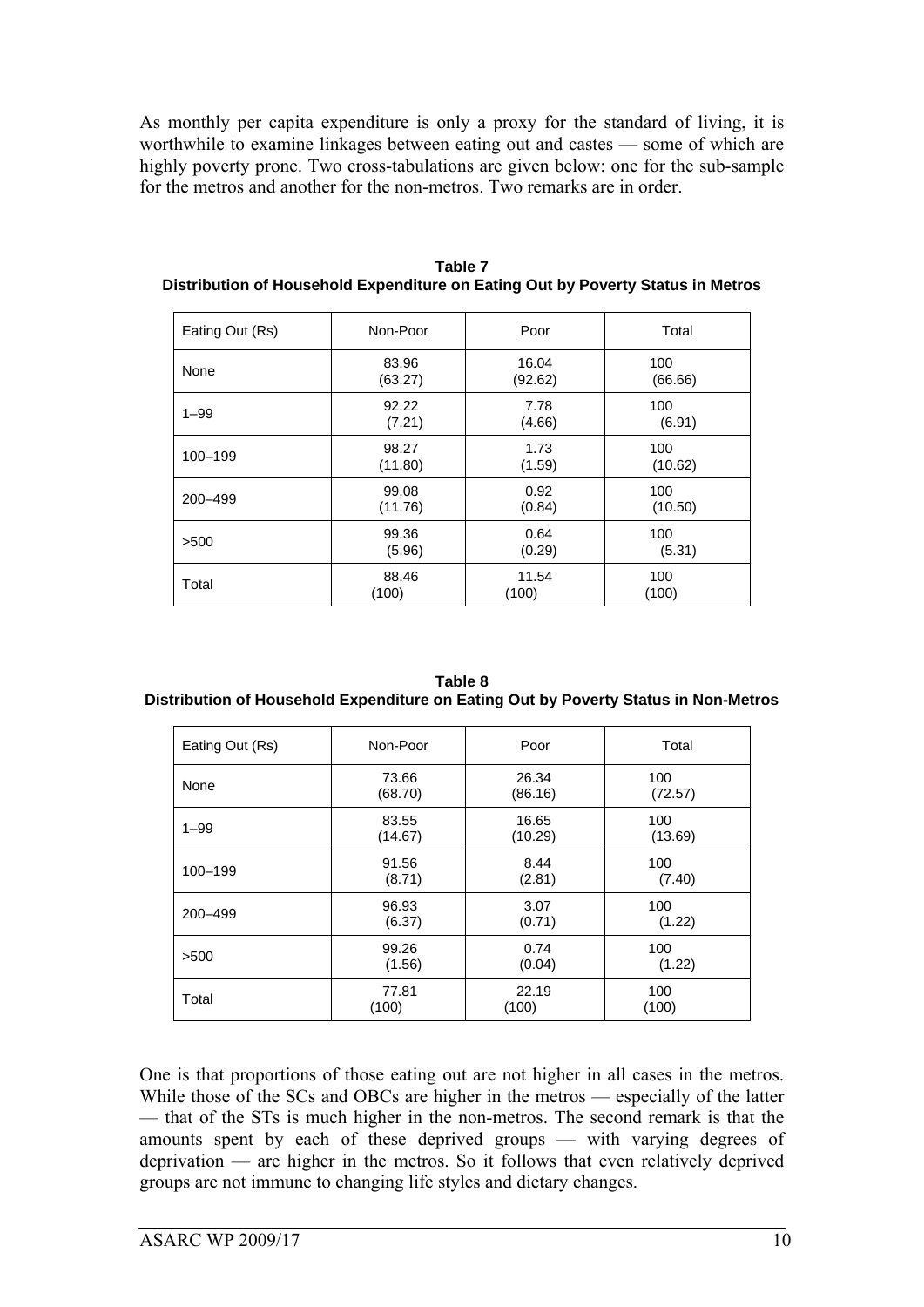**Table 9 Distribution of Household Expenditure on Eating Out by Caste in Metros** 

| Eating Out<br>(Rs) | <b>SC</b>      | ST             | <b>OBC</b>     | <b>Others</b>   | Total   |
|--------------------|----------------|----------------|----------------|-----------------|---------|
| None               | 26.59          | 1.64           | 25.14          | 46.63           | 100     |
|                    | (73.21)        | (82.09)        | (60.79)        | (66.29)         | (66.29) |
| $1 - 99$           | 25.95          | 0.28           | 32.10          | 41.67           | 100     |
|                    | (7.41)         | (1.46)         | (8.05)         | (6.14)          | (6.91)  |
| 100-199            | 24.62          | 0.96           | 39.62          | 34.80           | 100     |
|                    | (10.80)        | (7.66)         | (15.27)        | (7.88)          | (10.62) |
| 200-499            | 16.20          | 0.47           | 31.20          | 52.13           | 100     |
|                    | (7.02)         | (3.67)         | (11.88)        | (11.67)         | (10.50) |
| >500               | 7.12<br>(1.56) | 1.29<br>(5.13) | 20.80<br>(4.0) | 70.80<br>(8.01) | 100     |
| Total              | 24.21          | 1.33           | 27.56          | 46.89           | 100     |
|                    | (100)          | (100)          | (100)          | (100)           | (100)   |

**Table 10 Distribution of Household Expenditure on Eating Out by Caste in Non-Metros** 

| Eating Out<br>(Rs) | <b>SC</b> | <b>ST</b> | <b>OBC</b> | <b>Others</b> | Total   |
|--------------------|-----------|-----------|------------|---------------|---------|
| None               | 22.96     | 8.65      | 35.83      | 32.56         | 100     |
|                    | (76.82)   | (72.84)   | (70.82)    | (71.65)       | (72.57) |
| $1 - 99$           | 21.33     | 11.15     | 40.59      | 26.93         | 100     |
|                    | (13.46)   | (17.72)   | (15.14)    | (11.18)       | (13.69) |
| 100-199            | 17.07     | 6.94      | 40.41      | 35.58         | 100     |
|                    | (5.82)    | (5.96)    | (8.15)     | (7.99)        | (7.40)  |
| 200-499            | 14.05     | 4.33      | 34.90      | 46.72         | 100     |
|                    | (3.31)    | (2.57)    | (4.86)     | (7.24)        | (5.11)  |
| >500               | 10.26     | 6.41      | 31.00      | 52.33         | 100     |
|                    | (0.58)    | (0.91)    | (1.03)     | (1.94)        | (1.22)  |
| Total              | 21.69     | 8.62      | 36.71      | 32.98         | 100     |
|                    | (100)     | (100)     | (100)      | (100)         | (100)   |

Table 11 throws light on eating out amounts in three different locations: rural, urban and urban slums. The contrast in some respects is striking. The proportions of households spending larger amounts decreases in rural areas but not so sharply; in the urban areas, by contrast, the proportion of households spending larger amounts rises but slowly until the highest eating out expenditure range. In fact, about 16 per cent of the households spend moderately high or high amounts on eating out. But the urban slums are not far behind. About 33 per cent of the households spent small or slightly larger amounts but about 14 per cent also spent moderately high or high amounts. As noted already, thus even deprived locations are not immune to life-style changes and convenience of eating out.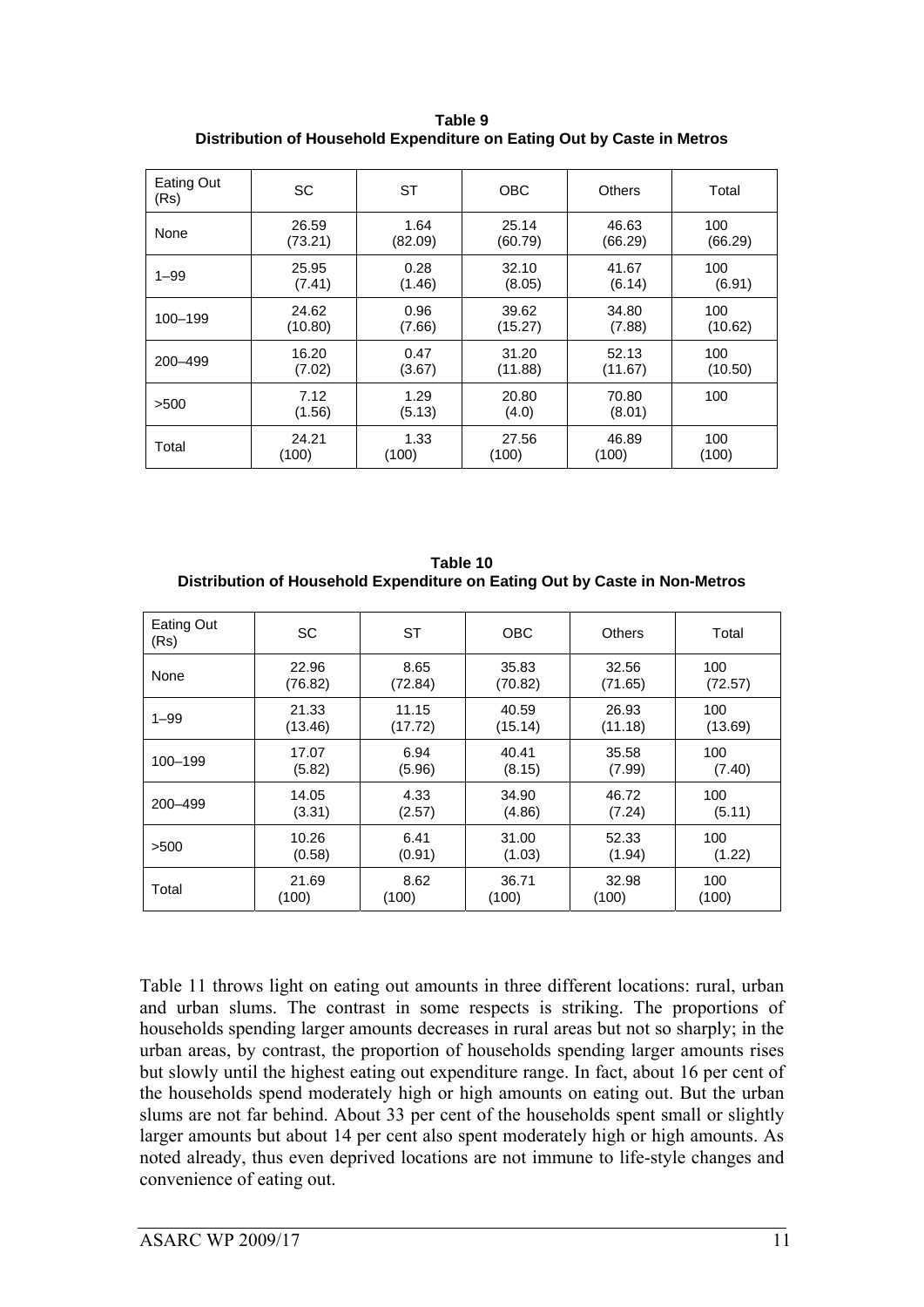| Eating Out (Rs) | Rural   | Urban   | Urban Slums | Total   |
|-----------------|---------|---------|-------------|---------|
| None            | 74.82   | 23.88   | 1.29        | 100     |
|                 | (72.71) | (64.80) | (54.10)     | (70.35) |
| $1 - 99$        | 77.45   | 20.06   | 2.50        | 100     |
|                 | (13.34) | (9.65)  | (18.50)     | (12.47) |
| 100-199         | 67.45   | 29.68   | 2.86        | 100     |
|                 | (7.90)  | (9.71)  | (14.44)     | (8.480) |
| 200-499         | 54.54   | 42.45   | 3.01        | 100     |
|                 | (4.95)  | (10.75) | (11.76)     | (6.57)  |
| >500            | 37.20   | 61.86   | 0.95        | 100     |
|                 | (1.10)  | (5.09)  | (1.20)      | (2.13)  |
| Total           | 72.39   | 25.93   | 1.68        | 100     |
|                 | (100)   | (100)   | (100)       | (100)   |

**Table 11 Distribution of Household Expenditure on Eating Out by Location** 

In Tables 12, 13 and 14, we give cross-classifications of household expenditure on eating out by type of family in the aggregate sample, metros and rural areas (excluding the metros), respectively. Let us first consider the results from the aggregate sample.

Among those who eat out in nuclear families, there is a steady decrease in the share of households as expenditure on eating out rises. In fact, a large majority of these (76 per cent) spent small amounts (i.e. <Rs 200) while the remaining spent >Rs 200.

The pattern is similar among joint families. About 71 per cent spent small amounts (<Rs 200), and the remaining moderate amounts (>Rs200).

If these results are compared with those for the metros, the patterns are different, as shown in Table 13. It is not just that more nuclear families eat out, they also tend to spend larger amounts (relative to the aggregate sample). About 50 per cent of these spent small amounts ( $\langle$ Rs 200) while about 17 per cent spent large amounts ( $\rangle$ Rs 500). Among the joint families, a considerably higher proportion ate out. However, about half spent small amounts (<Rs 200) while over 16 per cent spent large amounts (>Rs 500). So more joint families in the metros ate out and spent larger amounts too, as compared with the aggregate sample.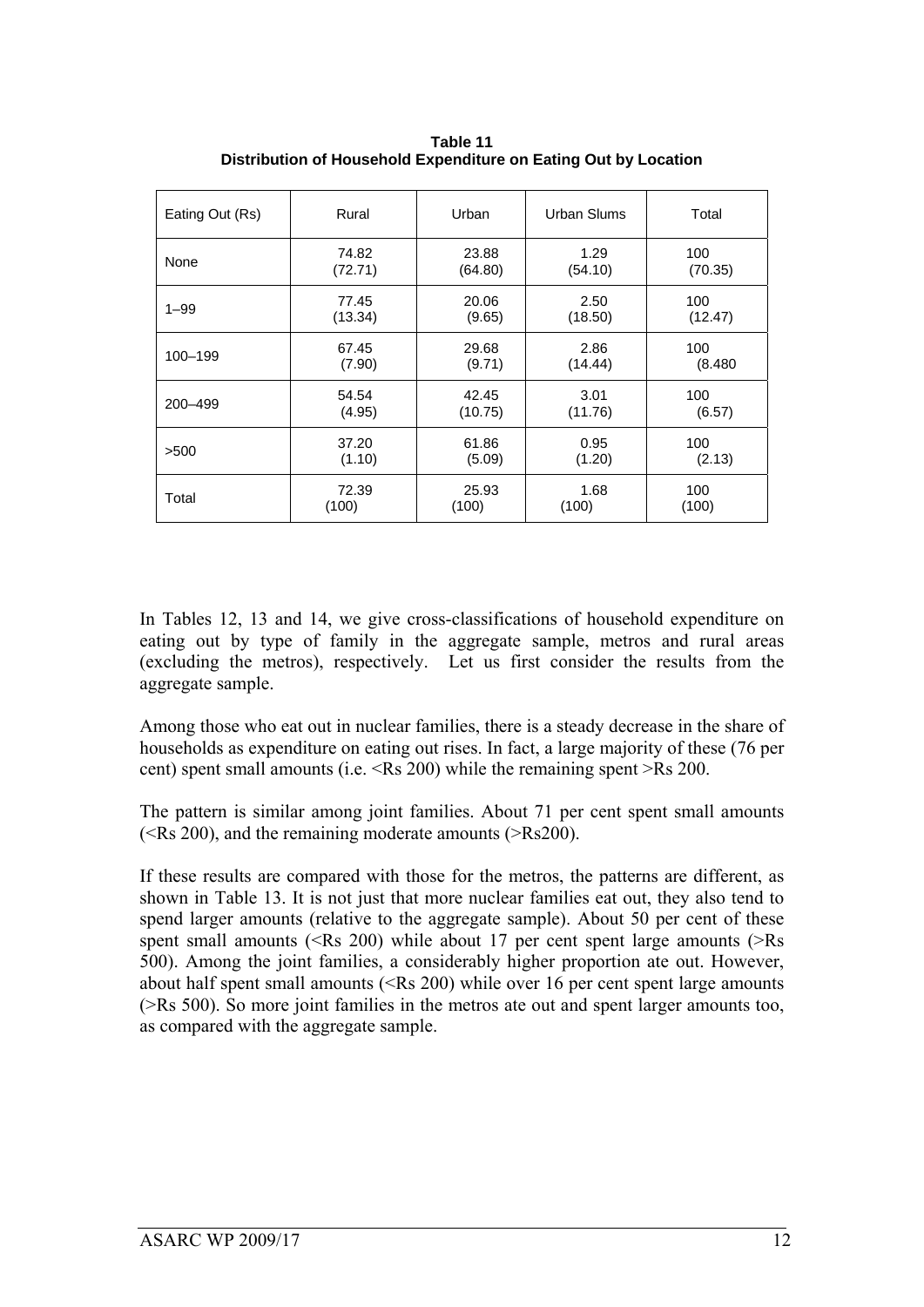| Eating Out (Rs) | <b>Nuclear</b> | Joint   | Other   | Total   |  |
|-----------------|----------------|---------|---------|---------|--|
| None            | 53.03          | 38.17   | 8.81    | 100     |  |
|                 | (72, 16)       | (69.88) | (80.63) | (71.93) |  |
| $1 - 99$        | 55.79          | 38.15   | 6.07    | 100     |  |
|                 | (13.67)        | (12.58) | (10.01) | (12.95) |  |
| 100-199         | 50.59          | 44.04   | 5.36    | 100     |  |
|                 | (7.42)         | (8.69)  | (5.29)  | (7.75)  |  |
| 200-499         | 48.08          | 47.57   | 4.35    | 100     |  |
|                 | (5.18)         | (6.90)  | (3.16)  | (5.70)  |  |
| >500            | 49.70          | 46.01   | 4.29    | 100     |  |
|                 | (1.57)         | (1.95)  | (0.91)  | (1.67)  |  |
| Total           | 52.86          | 39.29   | 7.86    | 100     |  |
|                 | (100)          | (100)   | (100)   | (100)   |  |

**Table 12 Distribution of Expenditure on Eating Out by Family Type (Aggregate)** 

**Table 13 Distribution of Expenditure on Eating Out by Family Type in Metros** 

| Eating Out (Rs) | <b>Nuclear</b> | Joint   | Other   | Total   |  |
|-----------------|----------------|---------|---------|---------|--|
| None            | 63.77          | 28.73   | 7.49    | 100     |  |
|                 | (69.10)        | (60.10) | (75.63) | (66.66) |  |
| $1 - 99$        | 57.47          | 35.96   | 6.56    | 100     |  |
|                 | (6.46)         | (7.80)  | (6.87)  | (6.91)  |  |
| 100-199         | 53.94          | 40.30   | 5.76    | 100     |  |
|                 | (9.0)          | (13.43) | (9.26)  | (10.62) |  |
| 200-499         | 59.95          | 36.76   | 3.29    | 100     |  |
|                 | (10.23)        | (12.11) | (5.24)  | (10.50) |  |
| >500            | 56.84          | 39.43   | 3.73    | 100     |  |
|                 | (4.90)         | (6.57)  | (3.0)   | (100)   |  |
| Total           | 61.52          | 31.87   | 6.60    | 100     |  |
|                 | (100)          | (100)   | (100)   | (100)   |  |

In the rural areas, about the same proportion of nuclear and joint families (about 25 per cent) ate out and large majorities (84 per cent and 78 per cent, respectively) spent small amounts, while a larger segment of the latter spent amounts exceeding Rs 200.

Some of the key results of the cross-tabulations are illustrated graphically using pie charts in the Annex.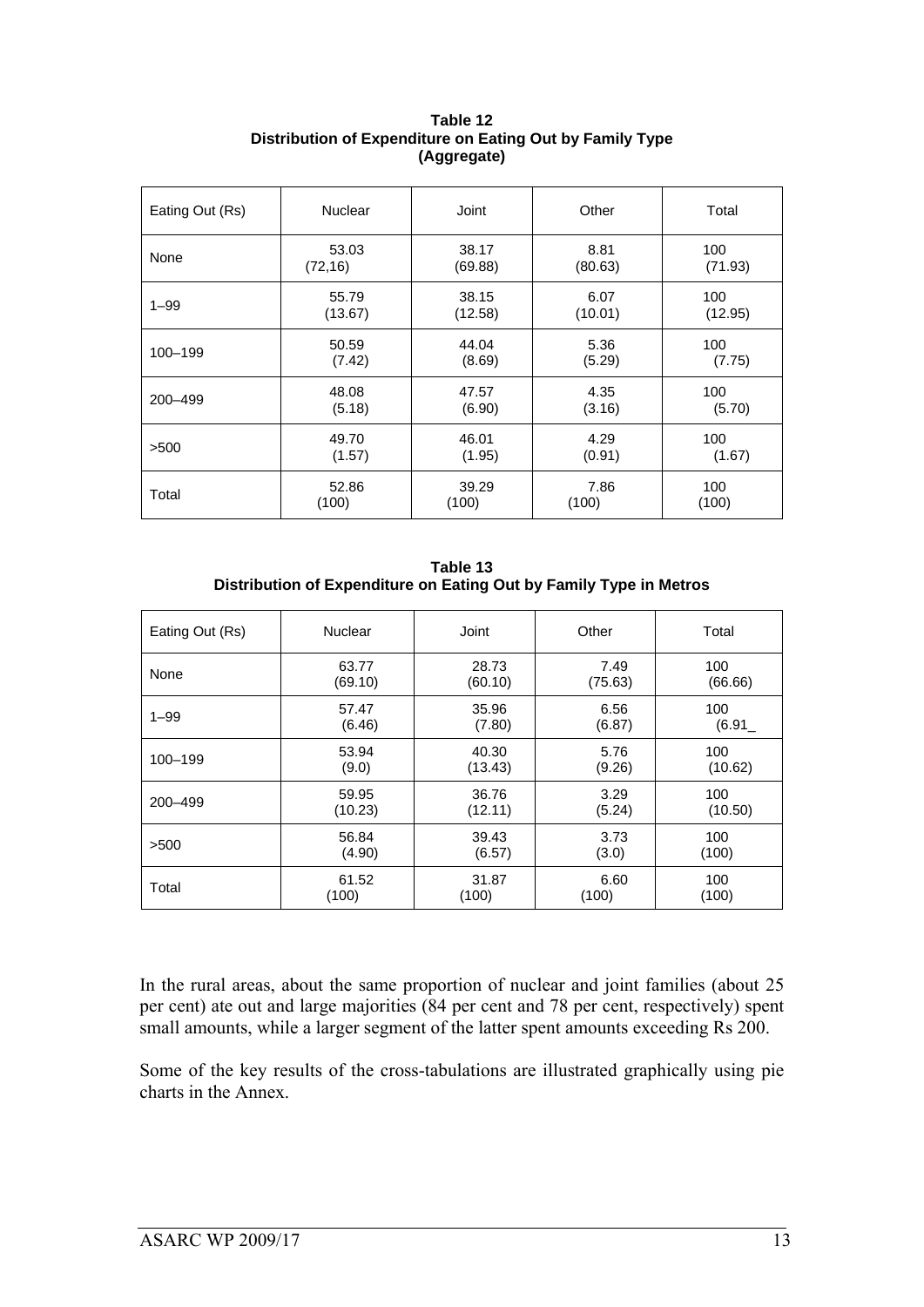| Eating Out (Rs) | <b>Nuclear</b> | Joint   | Other   | Total   |  |
|-----------------|----------------|---------|---------|---------|--|
| None            | 50.55          | 40.58   | 8.87    | 100     |  |
|                 | (74.71)        | (7.53)  | (83.21) | (74.48) |  |
| $1 - 99$        | 54.62          | 39.84   | 5.54    | 100     |  |
|                 | (15.40)        | (13.58) | (9.91)  | (14.21) |  |
| 100-199         | 46.65          | 48.32   | 5.03    | 100     |  |
|                 | (6.12)         | (7.66)  | (4.19)  | (6.61)  |  |
| 200-499         | 40.09          | 55.24   | 4.67    | 100     |  |
|                 | (3.12)         | (5.19)  | (2.30)  | (3.92)  |  |
| >500            | 41.51          | 54.56   | 3.93    | 100     |  |
|                 | (0.65)         | (1.04)  | (0.39)  | (0.79)  |  |
| Total           | 50.39          | 41.67   | 7.94    | 100     |  |
|                 | (100)          | (100)   | (100)   | (100)   |  |

**Table 14 Distribution of Expenditure on Eating Out by Family Type in Rural Areas (Excluding Metros)** 

In sum, eating out is a pervasive phenomenon — especially in the urban areas and, more specifically, in the metros. While relatively affluent are more prone to eating out and spend larger amounts, some of the deprived segments, using not just income/expenditure criteria but also caste and location, do not seem to lag far behind. Nor is eating out merely an urban phenomenon, as large segments in rural areas eat out too.

#### **Heckman Selection Model**

While these cross-tabulations yielded some insights into the pervasiveness of the eating out phenomenon, the marginal contributions of household traits — including their poverty status, demographic composition, whether a nuclear or a joint family and locational effects could not be assessed. To do so, we have experimented with the Heckman selection model. This comprises two stages: first, the decision to eat is analysed, followed by how amounts spent on eating out vary with household and other characteristics.

As detailed expositions of the Heckman model are available in various text books, we draw upon Wooldridge (2006).

The approach to incidental truncation is to add an explicit selection equation to the population model of interest:

| $y = x\beta + u$ , $E(u x) = 0$ | (1) |
|---------------------------------|-----|
| $s = 1 [zy + v \ge 0],$         | (2) |

where  $s = 1$  if we observe y, and 0 otherwise. As the elements of x and z are always observed, we write  $x\beta = \beta_0 + \beta_1 x_1 + \beta_2 x_2 + \dots + \beta_k x_k$  and  $zy$  $= \gamma_0 + \gamma_1 Z_1 + \dots + \gamma_m Z_m$ .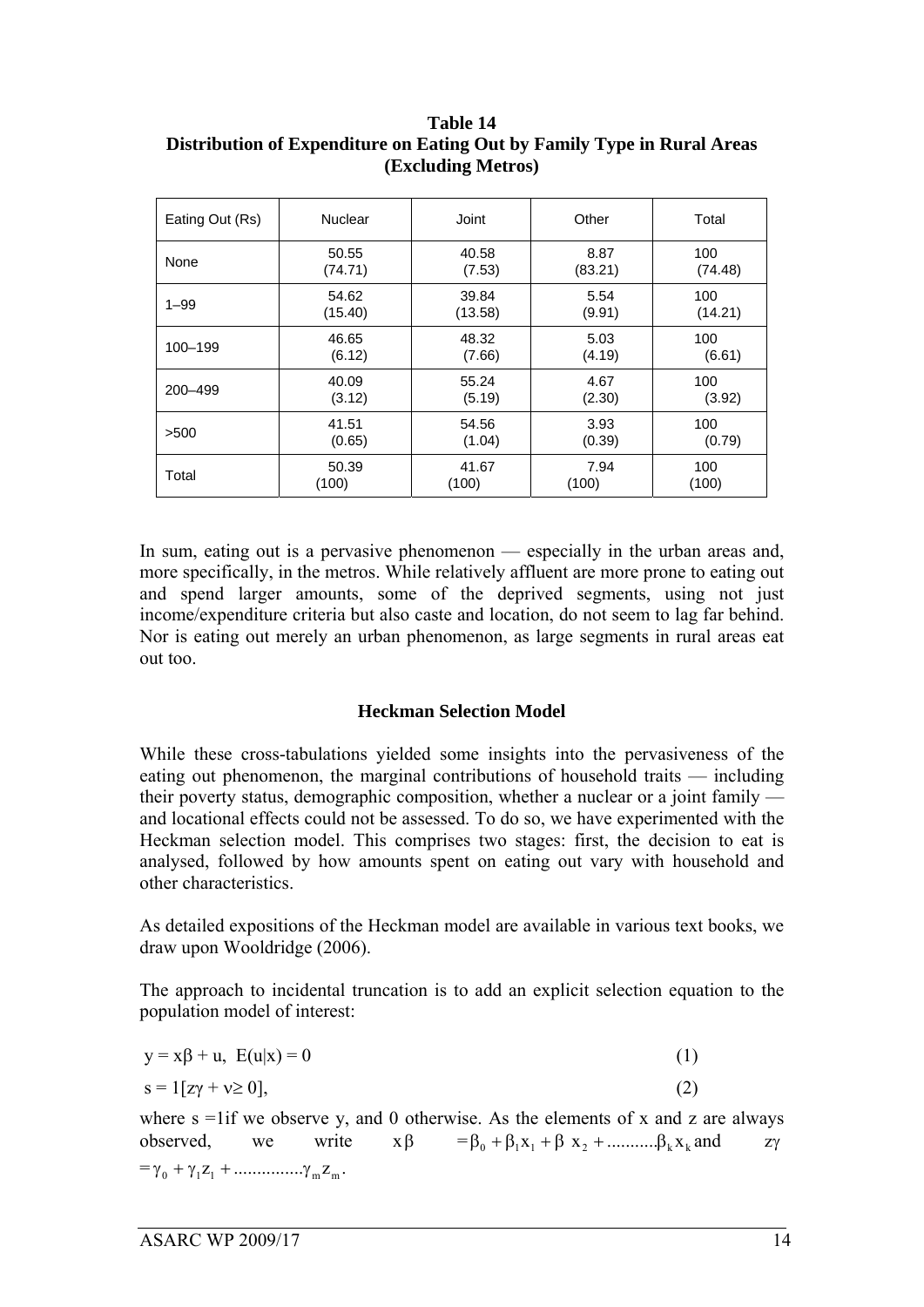The equation of primary interest is  $(1)$ , and  $\beta$  could be estimated by OLS given a random sample. The selection equation, (2), depends on observed variables,  $z<sub>h</sub>$ , and an unobserved error, v. Exogeneity of z implies  $E(u|x, z) = 0$ . In fact, for the model that we propose to estimate, x must be a subset of z.

The error term, ν, in the sample selection equation is assumed to be independent of z (and therefore x). It is also assumed that v has a standard normal distribution. Any correlation between u and ν causes a sample selection problem.

As u and v are related, and v has a standard normal distribution, it is easy to show that E(v|z,s) is simply the inverse Mills ratio,  $\lambda(zy)$ , when s = 1.<sup>12</sup> This leads to the important equation

$$
E(y|z,s) = x\beta + \rho E(v|z,s).
$$
\n(3)

Equation (3) shows that expected value of y, given z and observability of y, is equal to xβ, plus an additional term that depends on the inverse Mills ratio evaluated at  $z$ γ. This equation shows that we can estimate β by using only the selected sample, provided we include  $\gamma(z\gamma)$  as an additional regressor.

If  $\rho = 0$ ,  $\lambda$ (zy) does not appear, and OLS of y on x using the selected sample consistently estimates β. Otherwise, effectively the variable,  $λ(zy)$ , correlated with x, is omitted.  $\rho = 0$  when u and vare uncorrelated.

Since  $\lambda$  is unknown, we cannot evaluate  $\lambda(z, \gamma)$  for each i. However, given the assumptions, and, with s also given, z follows a probit model

P(s=1 z) (z ). =Φ γ ………………………… (4)

So  $\gamma$  is estimated by probit of s<sub>i</sub> on z<sub>i</sub>, using the entire sample. In a second step,  $\beta$  is estimated from a regression of  $y_i$  on  $x_i$ ,  $\hat{\lambda}_i$ , using the selected sample for which s<sub>i</sub>=1. The  $\hat{\beta}_j$  are consistent and approximately normally distributed. The t statistic on  $\hat{\lambda}_i$  tests H<sub>0</sub> = 0. Under H<sub>0</sub> there is no selection bias.

An alternative to this two-step estimation is full maximum likelihood estimation. This requires obtaining the joint distribution of y and s. Usually, the two-step procedure is applied first to test for selection bias. After the selection bias is confirmed, the regression and selection equation are estimated jointly by MLE (Wooldridge,  $2006$ ).<sup>13</sup>

<sup>&</sup>lt;u>.</u>  $12$  For details, see Wooldridge (2006).

<sup>&</sup>lt;sup>13</sup> Adkins and Hill (2008) also recommend the MLE procedure. They observe "In most instances, it is preferable to estimate the full model, both the selection equation and the equation of interest, jointly by maximum likelihood" (p.399).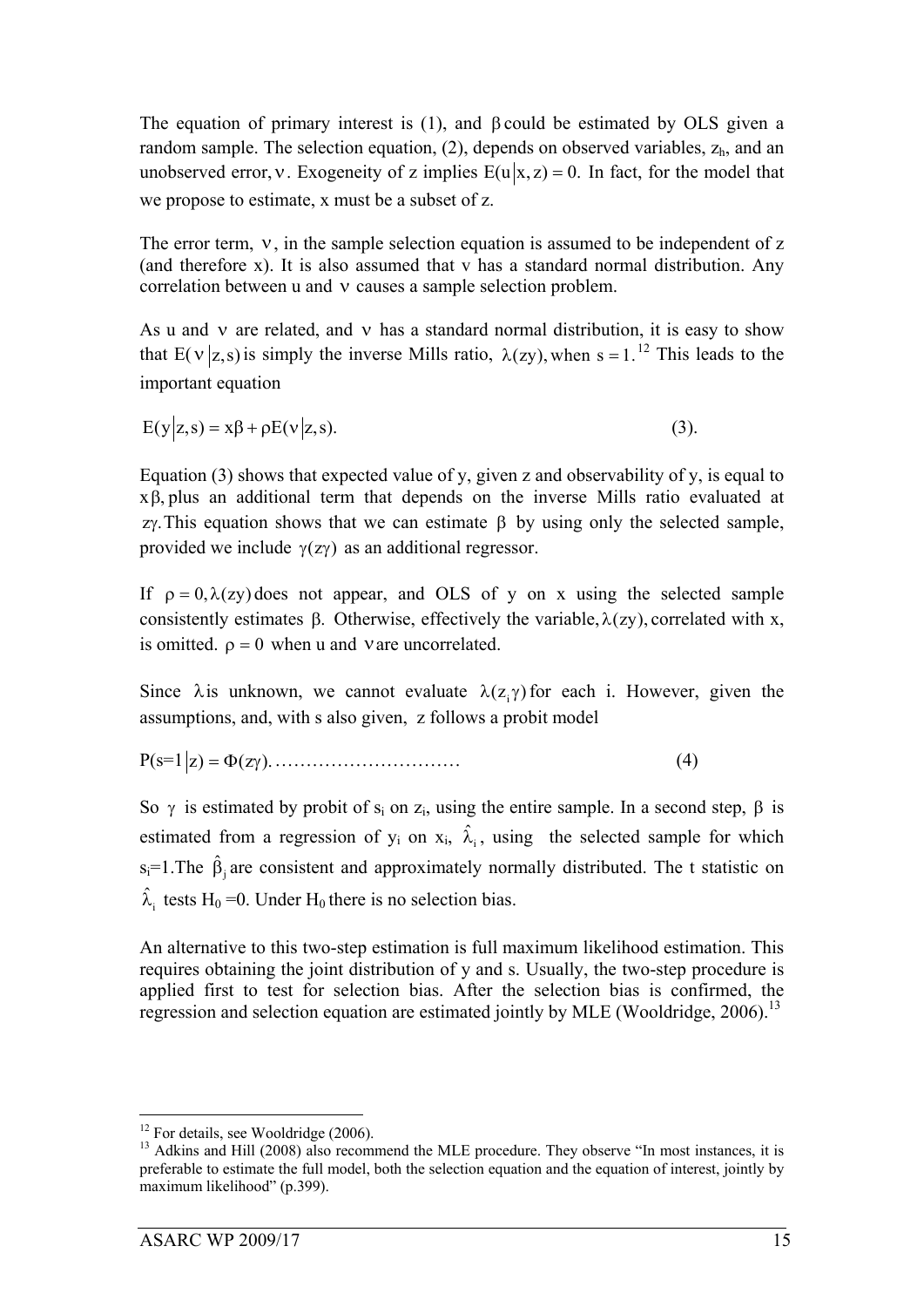#### **Results**

As the two-step procedure rejects the null,  $H_0=0$ , shown in Table 15, our comments are confined to the MLE results in Table 16.

Let us first consider the probit results. The main findings are:

- Both metro and non-metro urban locations induce eating out, relative to the rural. As life style changes in these locations have been more dramatic and convenience of eating out is greater, these are plausible results.
- Both nuclear and joint families display higher propensities to eat out relative to others. Between the two, joint families are more likely to eat out.
- While the coefficient of SCs/STs is negative, it is weakly significant, implying a lower propensity to eat out, relative to the omitted group of Others. That of OBCs is positive and significant, suggesting that they are more likely to eat out.
- The higher the number of adult males in paid work in the two age groups, 18 to 24 years, and 25 to 45 years, the greater is the likelihood of such households eating out. The same applies to the number of adult females in paid employment in these age groups.
- Controlling for the effects of these and other right side variables, the higher the ratio of per capita expenditure to the poverty cut-off expenditure, the higher is the probability of such households eating out. This confirms the important role of growing affluence in dietary changes.
- We have further examined whether the sources of income matter too. The higher the share of salary in household income, the greater is the likelihood of eating out. While the effect of higher share of business income is positive too, it is weakly significant.
- The higher the number of adult males in paid work in the two age groups, 18 to 24 years, and 25 to 45 years, the greater is the likelihood of such households eating out. The same applies to the number of adult females in paid employment in these age groups.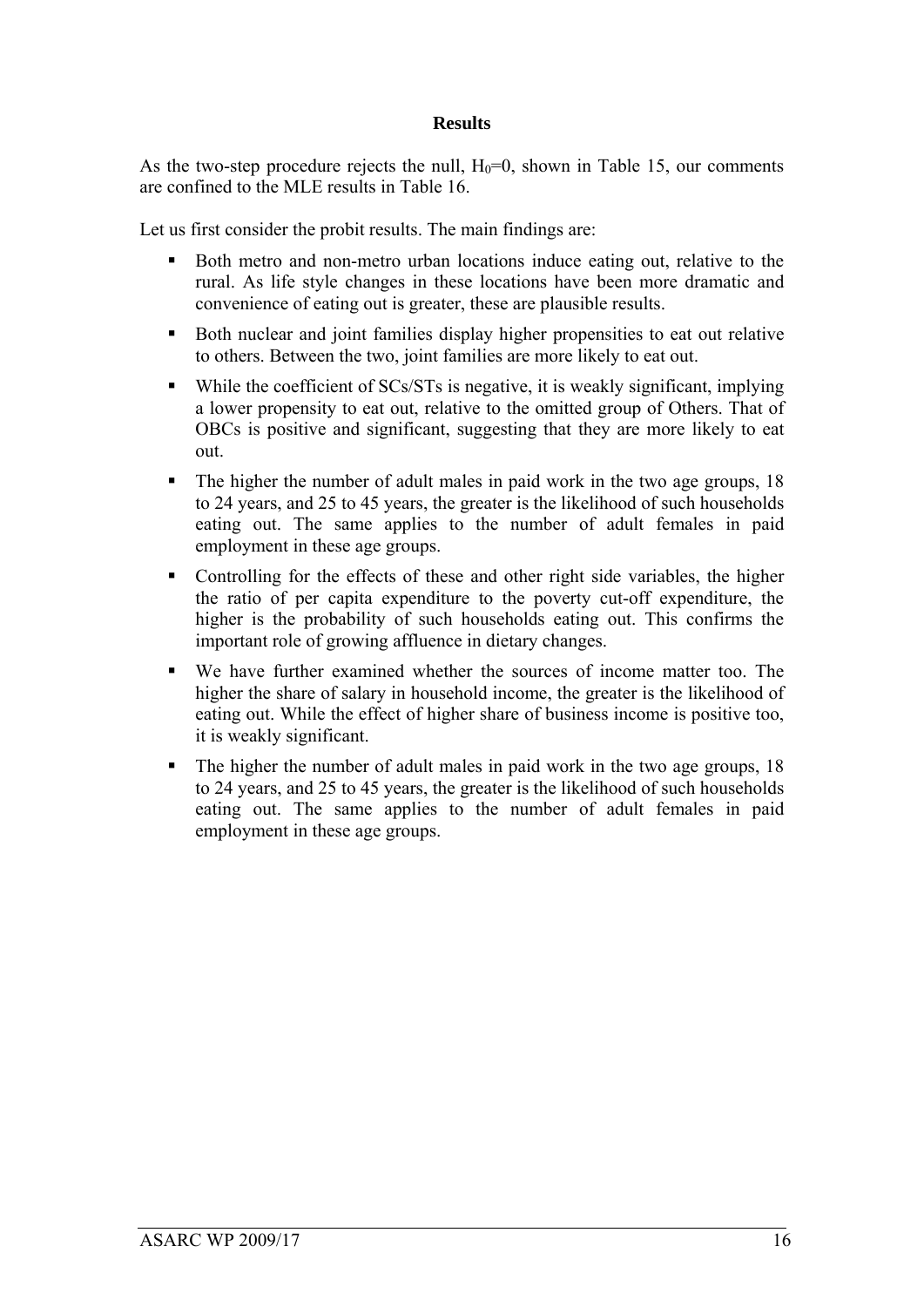**Table 15 Heckman Selection Model — Two-Step Estimates** 

| Heckman selection model - two-step estimates      | Number of o           | $=$                 | 41349    |             |
|---------------------------------------------------|-----------------------|---------------------|----------|-------------|
| (regression model with sample selection)          |                       | Censored obs<br>$=$ |          |             |
|                                                   | Uncensored obs<br>$=$ |                     | 11652    |             |
|                                                   | Wald chi2(20)         | $=$                 | 1977.64  |             |
|                                                   | Prob > chi2           | $=$                 | 0.0000   |             |
|                                                   |                       |                     |          |             |
|                                                   | Coef.                 | Std. Err.           | Z        | P > z       |
| Eating out - Rs.                                  |                       |                     |          |             |
| Metro                                             | 97.41035              | 9.153334            | 10.64    | 0           |
| Urban                                             | 17.13643              | 6.649995            | 2.58     | 0.01        |
| SC/ST                                             | $-38.28974$           | 6.758803            | $-5.67$  | $\Omega$    |
| <b>OBC</b>                                        | $-57.63362$           | 6.22415             | $-9.26$  | 0           |
| <b>Expenditure Poverty Ratio</b>                  | 17.29877              | 1.543485            | 11.21    | $\Omega$    |
| No. of adult males in paid work age group 18-24   | $-6.422317$           | 6.5436              | $-0.98$  | 0.326       |
| No. of adult males in paid work age group 25-45   | 6.749505              | 5.046546            | 1.34     | 0.181       |
| No. of adult males in paid work age group >45     | 11.13983              | 6.466939            | 1.72     | 0.085       |
| share of salary in total income                   | $-0.4735356$          | 0.3452486           | $-1.37$  | 0.17        |
| share of business income in total income          | 0.4673173             | 0.1222451           | 3.82     | $\mathbf 0$ |
| cons                                              | 429.4722              | 36.46348            | 11.78    | 0           |
| Recode Eating out (0/1)                           |                       |                     |          |             |
| Metro                                             | 0.2081591             | 0.0230919           | 9.01     | $\Omega$    |
| Urban                                             | 0.1858965             | 0.0159761           | 11.64    | 0           |
| Nuclear Family                                    | 0.2740344             | 0.0282138           | 9.71     | 0           |
| Joint family                                      | 0.3677165             | 0.0288986           | 12.72    | $\mathbf 0$ |
| SC/ST                                             | $-0.0411038$          | 0.0177504           | $-2.32$  | 0.021       |
| <b>OBC</b>                                        | 0.1123784             | 0.0159338           | 7.05     | $\Omega$    |
| Expenditure Poverty Ratio                         | 0.0931872             | 0.0030568           | 30.49    | 0           |
| No. of adult males in paid work age group 18-24   | 0.0889712             | 0.0172724           | 5.15     | 0           |
| No. of adult males in paid work age group 25-45   | 0.0771043             | 0.0127216           | 6.06     | $\Omega$    |
| No. of adult males in paid work age group >45     | $-0.0081029$          | 0.0179003           | $-0.45$  | 0.651       |
| No. of adult females in paid work age group 18-24 | 0.159953              | 0.0282207           | 5.67     | 0           |
| No. of adult females in paid work age group 25-45 | 0.1354875             | 0.0167471           | 8.09     | 0           |
| No. of adult females in paid work age group >45   | $-0.0170181$          | 0.0284469           | $-0.6$   | 0.55        |
| share of salary in total income                   | 0.1254854             | 0.0165585           | 7.58     | $\Omega$    |
| share of business income in total income          | 0.0012523             | 0.000547            | 2.29     | 0.022       |
| cons                                              | $-1.303558$           | 0.0310907           | $-41.93$ | $\Omega$    |
| mills                                             |                       |                     |          |             |
| lambda                                            | $-256.9678$           | 24.87149            | $-10.33$ | 0           |
|                                                   |                       |                     |          |             |
| rho                                               | $-0.79844$            |                     |          |             |
| sigma                                             | 321.83744             |                     |          |             |
| lambda                                            | -256.96777            | 24.87149            |          |             |

Turning to the factors underlying the eating out expenditure, our main results are the following.

- **Location matters a great deal. Households located in both metros and non**metro urban locations are likely to spend larger amounts on eating out, relative to rural areas. Between the metros and non-metros, households in the former are likely to spend much larger amounts.
- Both SCs/STs and OBCs are likely to spend lower amounts relative to Others.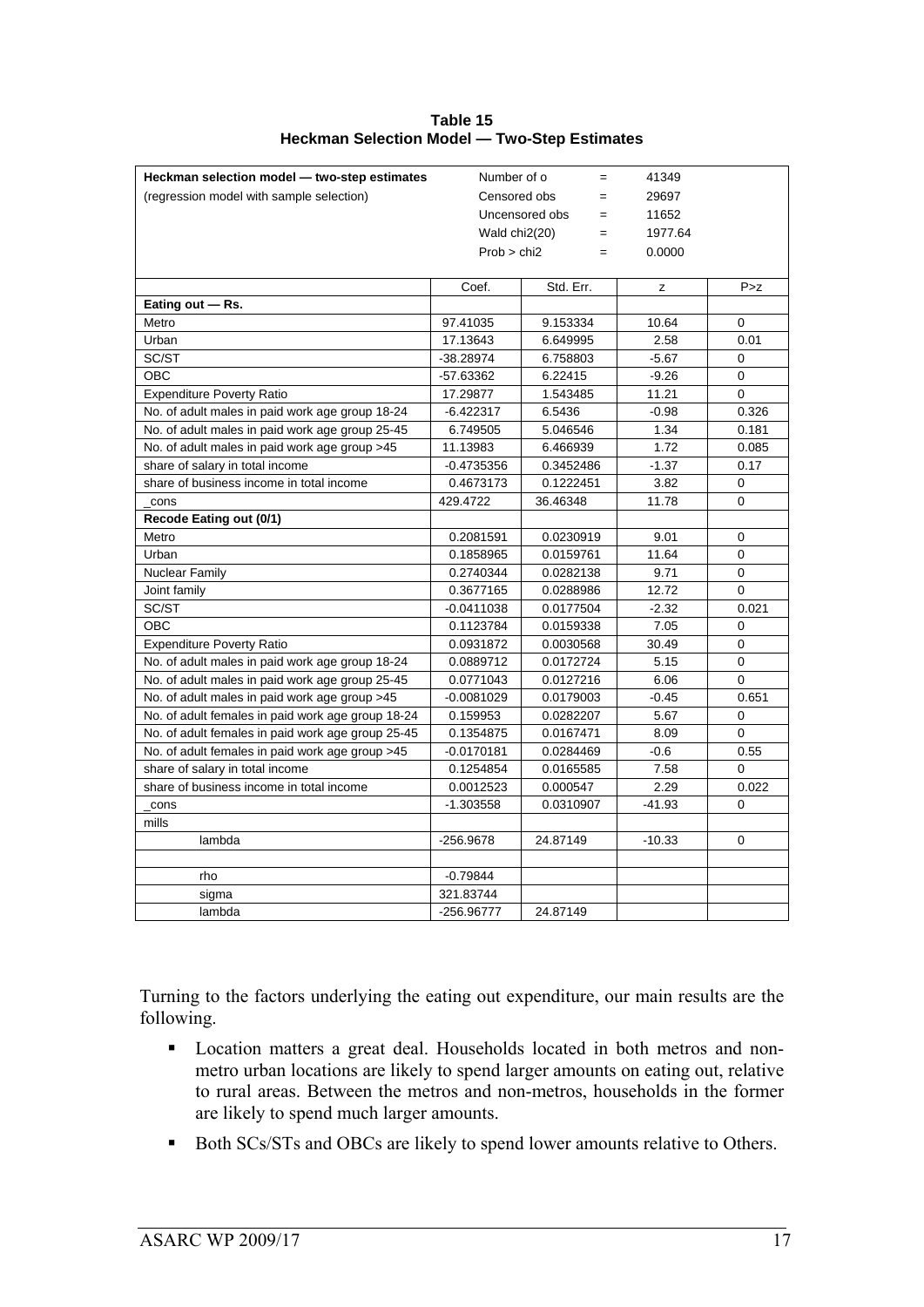| Table 16                                     |
|----------------------------------------------|
| <b>Heckman Selection Model - MLE Results</b> |

The higher the number of adult males in paid employment in the age-group 25 to 45, the greater is the amount spent. A similar result is obtained for the number of adults in paid employment in the older age group, >45 years, but the coefficient is only weakly significant.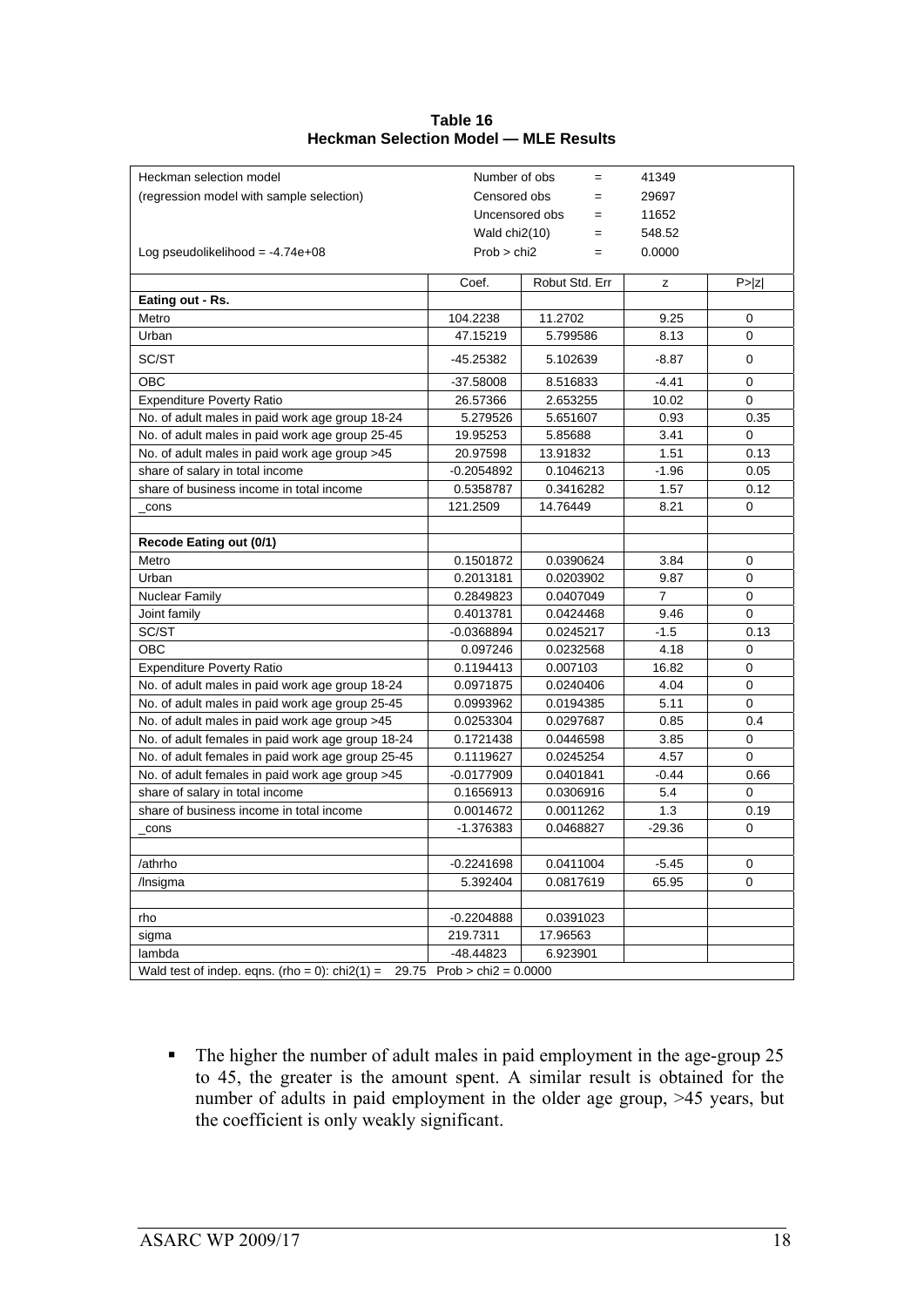- The effect of higher per capita expenditure relative to the poverty line is large and significant, confirming that the more affluent are not just likely to eat out more often but also likely to spend larger amounts.
- Somewhat surprisingly, the higher the share of salary in household income, the lower is the amount spent. By contrast, the higher the share of business income, the larger is the amount spent.

In sum, most of the results are plausible. Specifically, location of households, their demographic and caste characteristics and, above all, their relative affluence influence both the decision to eat out, and, conditional on it, the amount spent.

#### **Concluding Observations**

The main findings are summarised from a broad policy perspective.

Attention was drawn to growing affluence, urbanisation and dietary changes that are occurring at a rapid pace in developing countries. Of particular significance in the Indian context is the expansion of the middle class, higher female participation, emergence of nuclear two-income families, a sharp age-divide in food preferences with younger age-groups more susceptible to new foods advertised in the media, and a rapid growth of super markets and fast food outlets.

There have been concomitant changes in dietary patterns. Consumption of animal products — especially fats — has increased but that of vegetable products only moderately. Among the latter, consumption of wheat, starchy roots, vegetable oils and sweets and sweeteners, and fruits has increased while that of rice, pulses and other cereals has declined. Also, the forms in which some of these products are consumed has also changed — *chapatti*, for example, is increasingly replaced by commercialised and westernised bread products.

Health implications of these dietary patterns are, however, not clear-cut. On the one hand, a more varied and nutritionally balanced diet and higher levels of food hygiene are associated with better health outcomes. On the other, although energy dense foods associated with fast food outlets are cheaper and convenient, these are also linked to a higher incidence of diet-related non-communicable diseases or NCDs (e.g. diabetes, coronary heart disease). Although India lags behind other developing countries in the epidemiological transition — decline in infectious disease mortality is increasingly compensated for by higher mortality from chronic degenerative NCDs — there is some evidence of this trasition taking place.

Viewed from this perspective, our analysis broadly confirms the important role of urbanisation, demographic changes, expansion of middle class and its growing affluence in eating out, or, more generally, consumption of snacks, beverages and precooked meals. To the extent that even more deprived sections are not immune to these evolving dietary patterns, and, given their limited access to medical care and dietary awareness, the health outcomes may well be a lot grimmer than often acknowledged.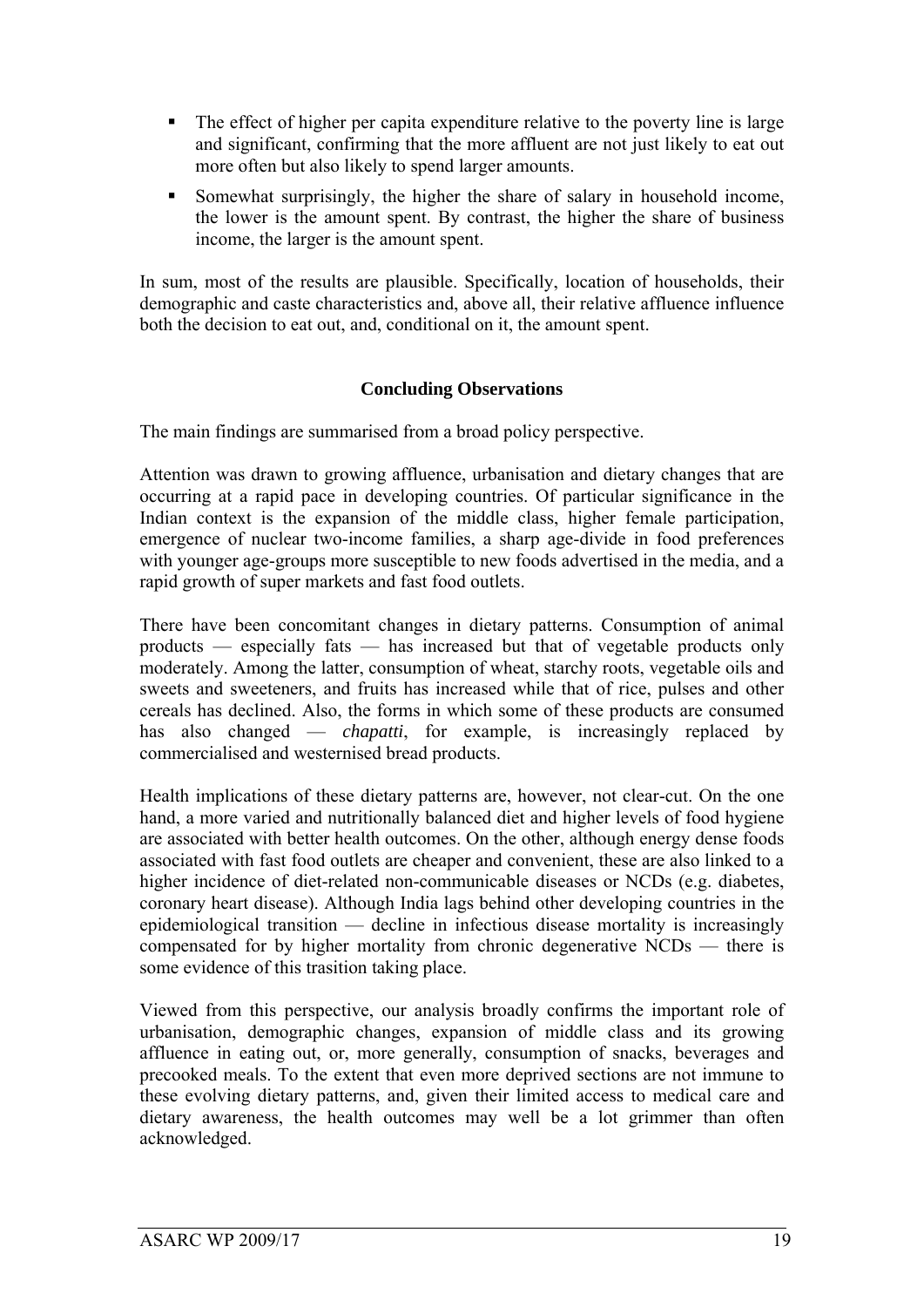**Annex**



### **Fig 1: Distribution of Households Eating Out**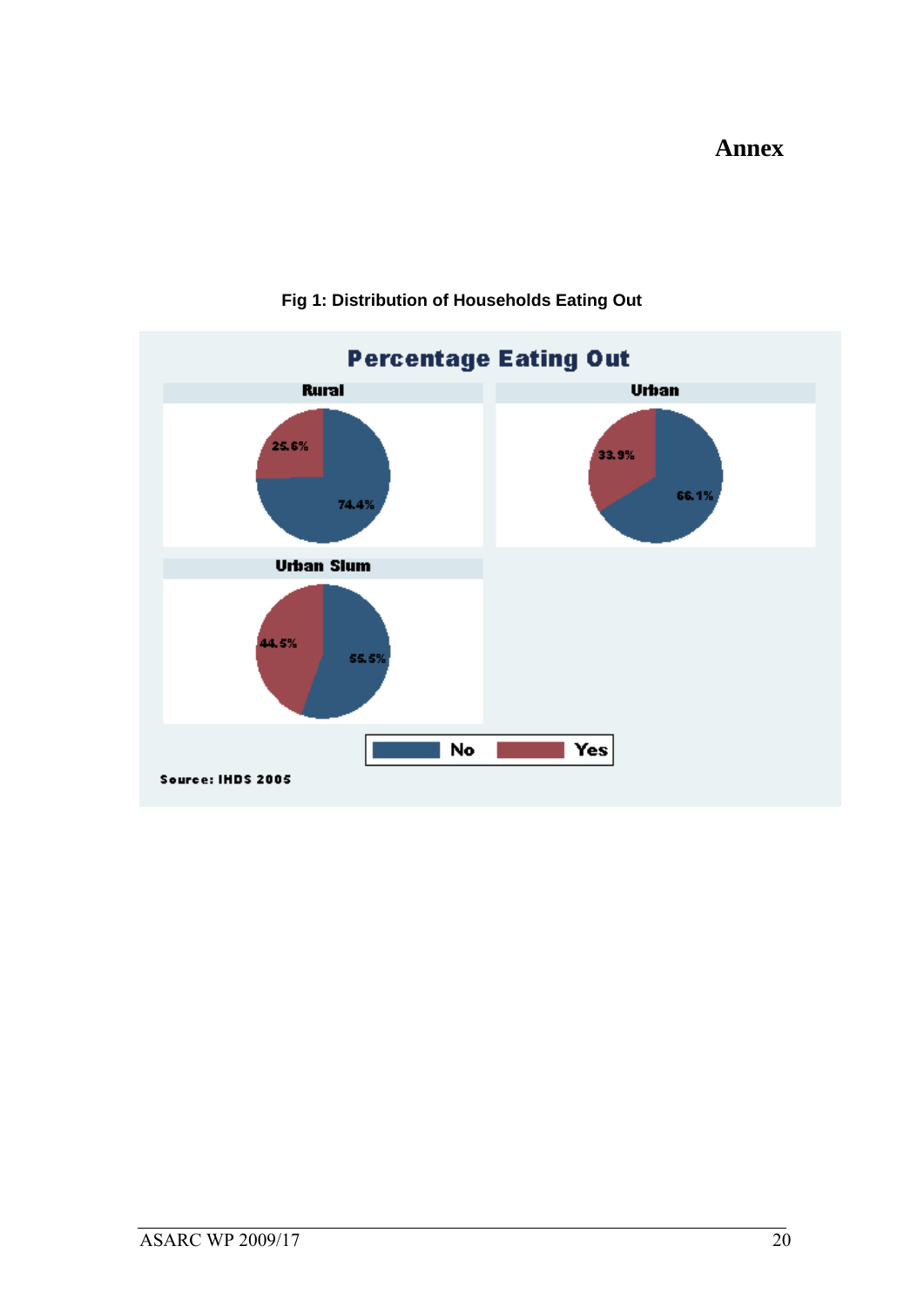#### **Fig 2: Distribution of Households Eating Out by MPCE (Rs)**



#### **(a) Rural**

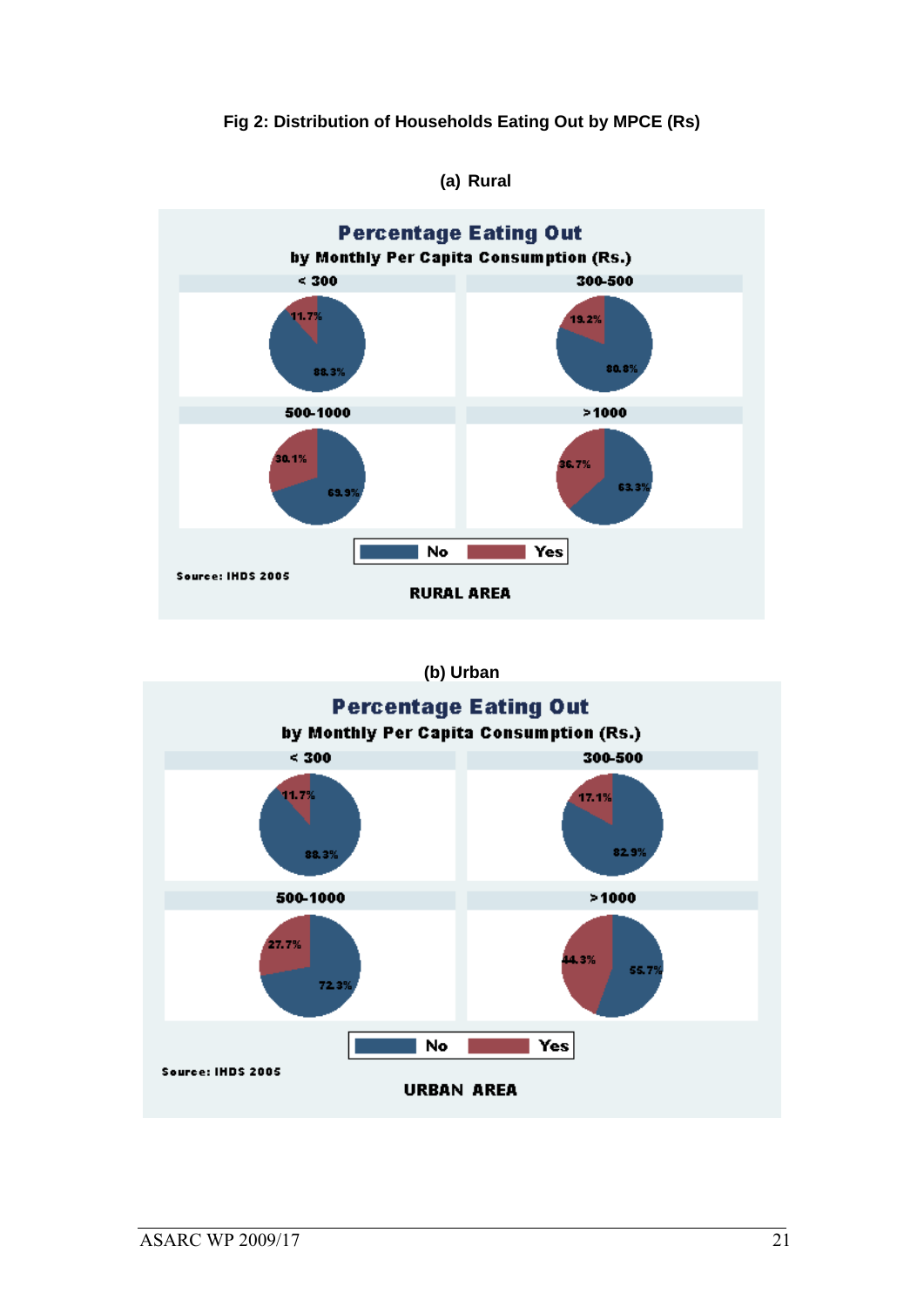#### **(c ) Urban Slums**



**(d) Aggregate** 

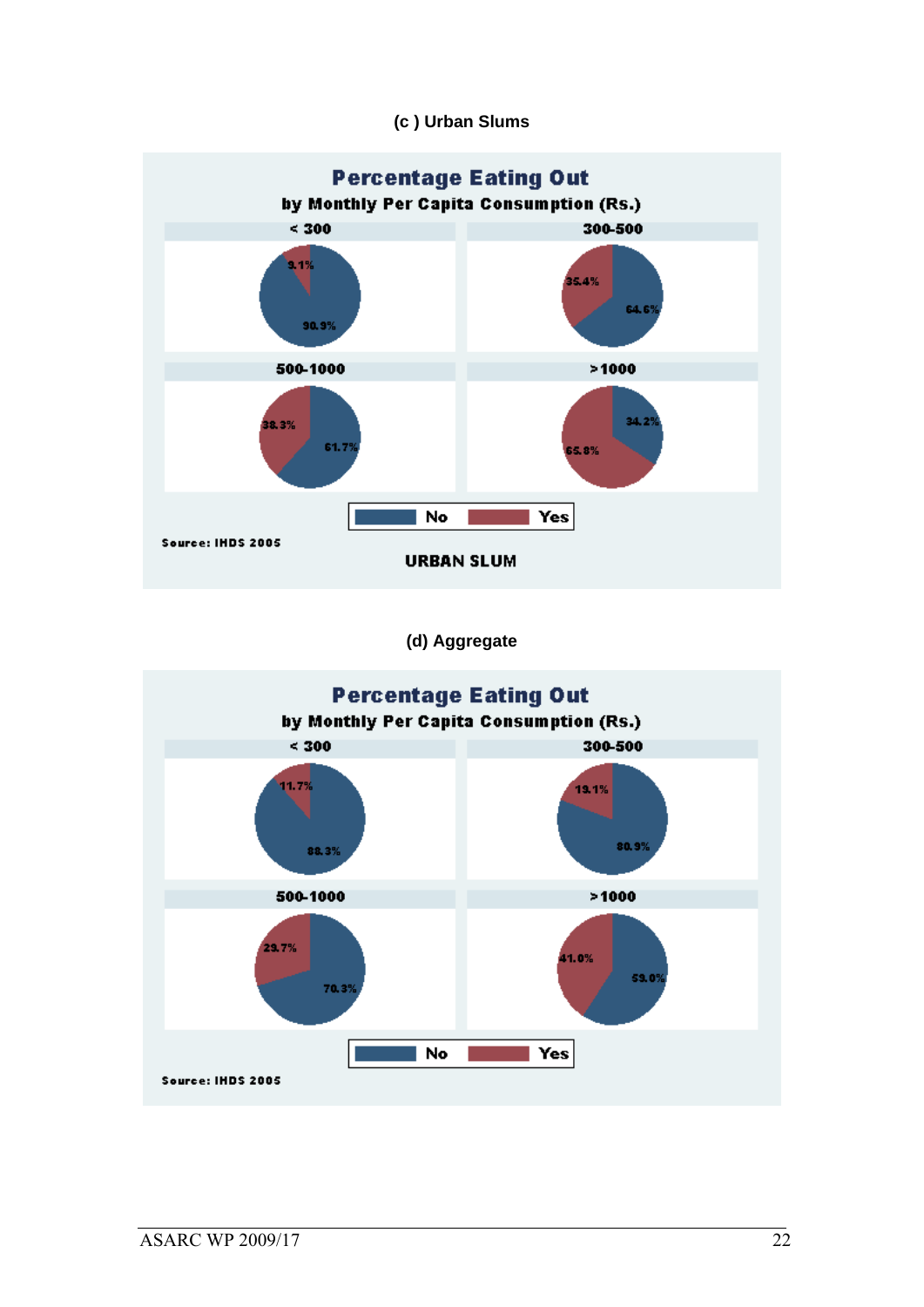



#### **(Joint)**

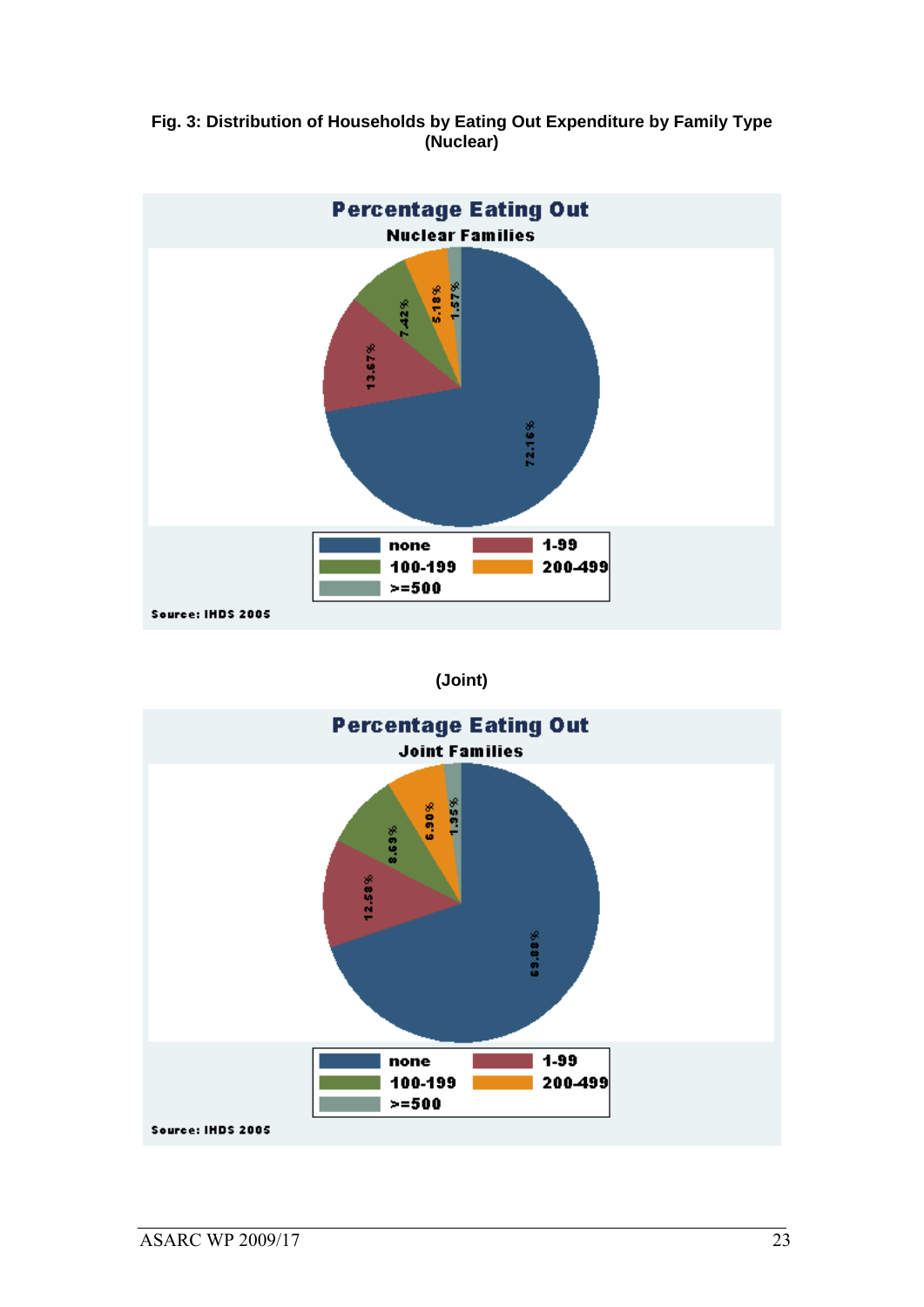